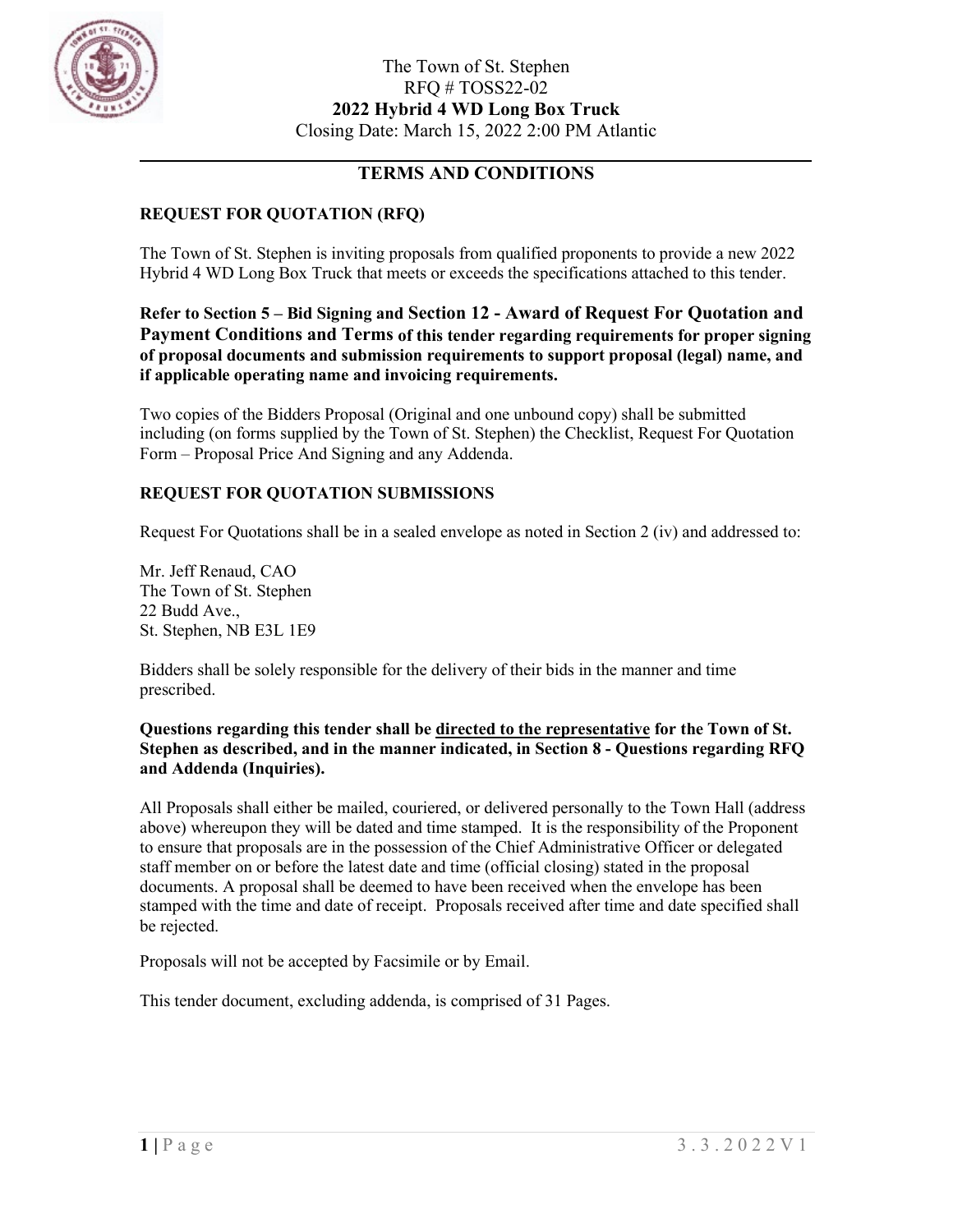

#### **1) Terminology**

- 1. **ACCEPTED BID/BIDDER**: Means any bid/bidder that meets the conditions of the tender including specifications, warranty and service and documentation requirements.
- 2. **ADDENDA/ADDENDUM**: means a published change to the Request for Quotation as a result of clarifications to the Request for Quotation. Addendum may be issued at any time prior to closing **and a signed and dated copy of the addenda are required to be included as part of the Proposal package.**
- 3. **BID:** means an offer or submission by a Proponent in response to an invitation to a Request For Quotation.
- 4. **BIDDER:** means a Proponent that submits a bid or proposal in response to a Request for Quotation.
- 5. **CAO:** Refers to the Chief Administrative Officer of the Town of St Stephen and may include any person delegated by the CAO, or the Town, to represent him on matters related to this tender, or the subsequent management of the agreement.
- 6. **CRA:** Refers to the Canada Revenue Agency.
- 7. **CONTRACT**: Refers to a legal agreement including a written agreement, or an agreement based on the Town placing an order for supply, with the order the result of the tender process for the supply including a submitted proposal by the bidder, subsequently accepted by the Town. Any agreement, written, oral or by purchase order includes, or is deemed to include, the tender document and any issued addenda as posted on the NBON for this tender, and the subsequent proposal by the bidder which has been accepted by the Town.
- 8. **COUNCIL:** Refers to the elected Council, including the Mayor, of the Town of St. Stephen.
- 9. **DENOTATIONS:** The words "may" "could" or "should" denote the permissive. The words "must", "shall" or "will" denote the imperative.
- 10. **DULY AUTHORIZED OFFICIAL:** Refers to authorized personnel who are legally authorized to sign agreements and who, by way of their position or other legal authority, have been authorized to legally bind the company, operation or town, by virtue of their signature, and seal if applicable, on the agreements.
- 11. **GENDER:** This tender document is considered to be gender neutral. Any reference to gender shall be implied to mean either gender.
- 12. **HST:** Refers to Harmonized Sales Tax.
- 13. **INVITATION:** means a written invitation for prospective proponents to submit offers, bids or proposals.
- 14. **NBON:** refers to the New Brunswick Opportunities Network ([https://nbon-rpanb.gnb.ca\)](https://nbon-rpanb.gnb.ca/).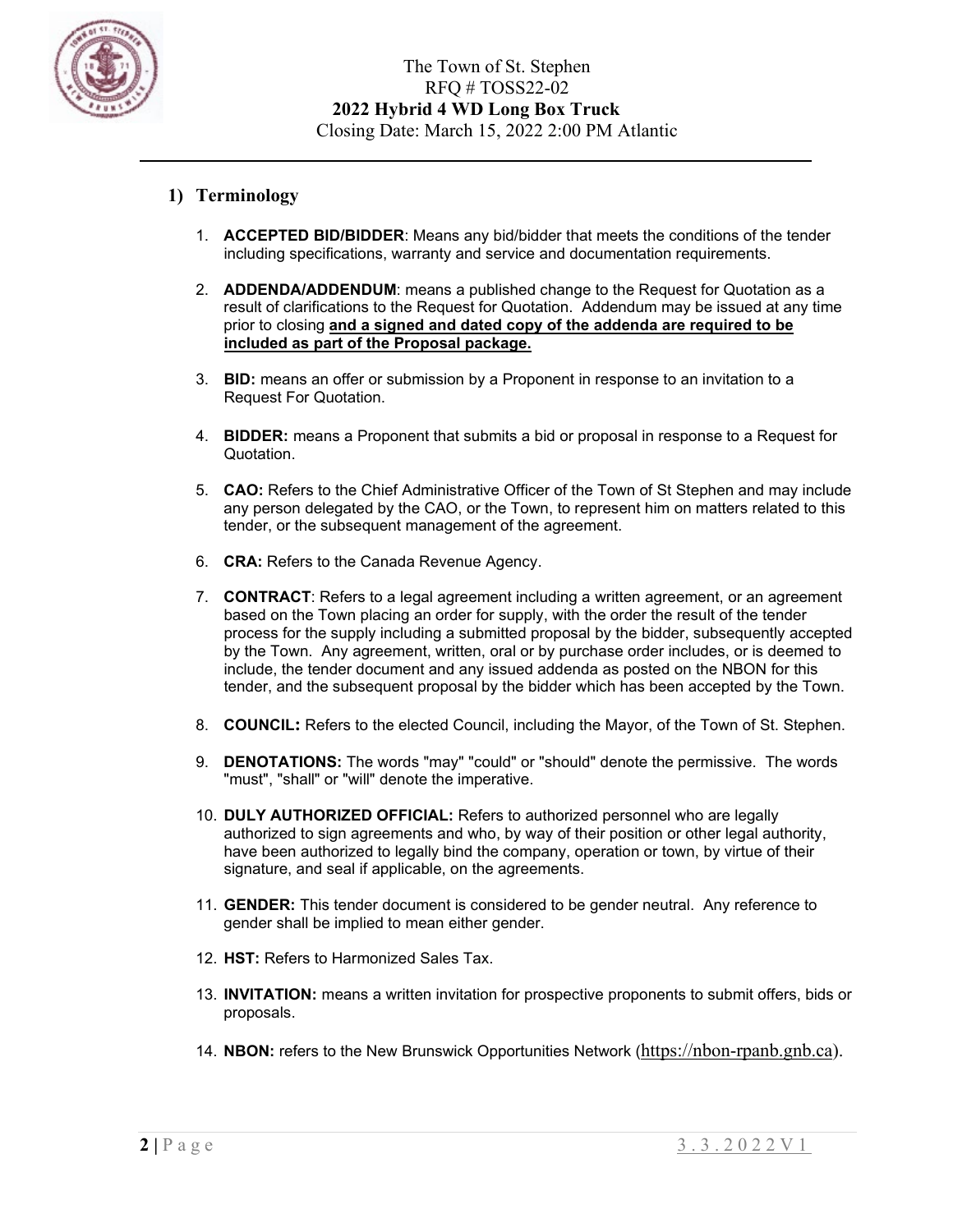

- 15. **NEW** means not having any usage (except for normal dealer testing or service), or previously licensed for road use. Vehicle odometer reading, which is, in the opinion of the Town, excessive for normal dealer testing may be deemed to be a used vehicle, for the purposes of bid evaluation or acceptance of delivery, at the sole discretion of the Town.
- 16. **Official Version of RFQ and/or Addenda:** Where documents are posted on the NBON, these documents are considered to be the official documents and, will be considered to be the only correct version should they differ from copies obtained from other sources whether or not copies from other sources have been subsequently altered or do not agree with the version posted on the NBON.
- 17. **PROPONENT:** means a bidder and includes any corporation, partnership, individual, sole proprietorship, organization, joint stock company, joint venture or any other private or public legal entity qualified to provide specified vehicle and/or services subject to the Request For Quotation and includes its servants, employees and agents, or any of them.
- 18. **PROPOSAL/BID PROPOSAL:** means a bid or offer submitted in response to a Request for Quotation .
- 19. **RFQ:** Refers to the Request for Quotation for the provision of goods and/or services as requested by this Request for Quotation. A Request for Quotation is considered to be a tender.
- 20. **QUALIFIED:** means a manufacturer, factory branch, or a dealer engaged in the business of selling, dealing and servicing the vehicle tendered upon and who has the location, equipment, tools and trained staff to properly service the vehicle on a timely basis including maintaining a full stock of parts to assist with service and/or repair of the vehicle.
- 21. **SUPPLIER**: Refers to potential vendors who, in the opinion of the Town, are otherwise qualified to provide the goods or services which are the subject of the tender and may include other bidders.
- 22. **TOWN:** Refers to the Local Government of The Town of St. Stephen. Any reference to the Town includes reference to Council or to the Chief Administrative Officer, (CAO) or their delegate(s).
- 23. **TIME:** Any reference to Time as it relates to the time of day will refer to Atlantic Standard Time and will be adjusted for Daylight Savings Time. Any other reference to time will have its normally recognized meaning.
- 24. **TIMELY BASIS:** refers to the amount of time required to deliver a good or render a service that has been communicated with and approved by the Town of St. Stephen or is otherwise deemed reasonable by the Town of St. Stephen.
- 25. **VEHICLE**: means a 2022 Hybrid 4 WD Long Box Truck.
- 26. **VENDOR:** means the proponent of a bid proposal, or a supplier, who has been contracted by the Town to provide a supply of good(s) or service(s) or both.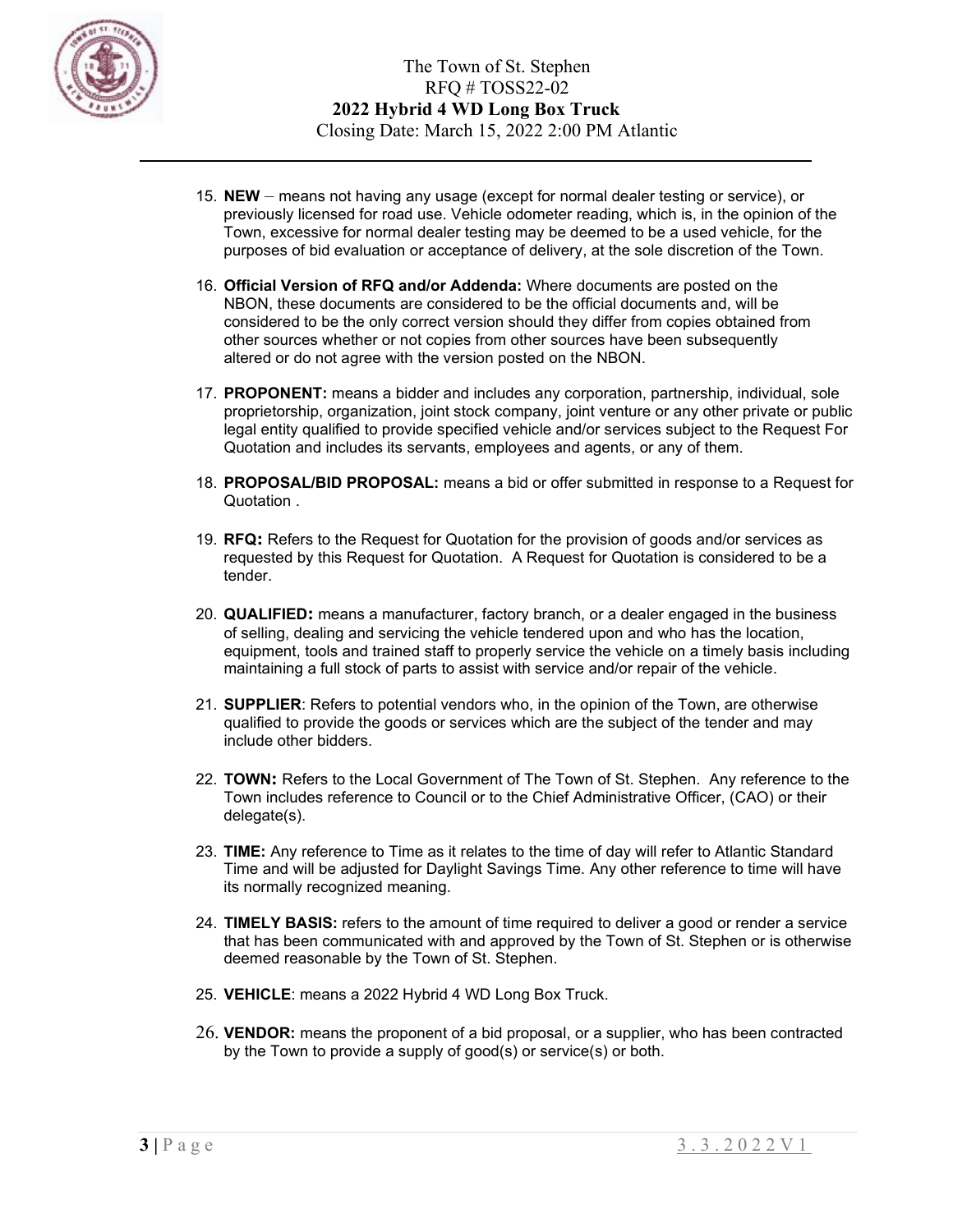

## **2) Request For Quotation (RFQ) Conditions and Provisions**:

- i. Proposals will only be received from qualified proponents who have the ability to meet the requirements for the Tender, including delivery requirements and information to accompany tenders, and have the ability to provide services on a timely basis as required by the Town and who have submitted information to support the legal and, if applicable, operating name of the Proponent, as required by Section 12 - Award of Request For Quotation and Payment Conditions and Terms will be evaluated.
- ii. Time is of the essence. Proposals must be received at the office of the CAO at the Town Hall at 22 Budd Ave., St. Stephen, NB E3L 1E9 **no later than 2:00 pm on March 15, 2022. At the Time of official closing, determination by the Town that the tender has closed will be considered to be accurate and correct.**
- iii. Bids received late, or not received with all required documents by the official closing time, will not be considered; the date and time stamped by the office of the CAO will be assumed to be correct in the event of a dispute.
- iv. Proposals must be submitted on the forms supplied by the Town. The Bidder's name, the RFQ number and the RFQ closing date must be clearly visible on the **outside of the envelope or package**, **including any courier envelope a proposal may be sealed in,** and the envelope or package must be sealed**.** Any information to be included with the RFQ must be included and sealed in the same envelope or provided as indicated in Section 8 - Questions regarding RFQ and Addenda (Inquiries) or Section 9 – Amendments and/or Withdrawals to a Proposal.
- v. A Bid may not be eligible for acceptance if current or past corporate or other interests of the Proponent may, in the Town's opinion, give rise to a conflict of interest in connection with the tender or if past practices or history of the proponent, including any prior history with the Town, is, in the opinion of the CAO, not in the best interest of the Town.
- vi. Sub-contracting by the proponent to any firm or individual for the purposes of this tender is not permitted without prior authorization, in writing, of the CAO or authorized delegate. If the tender is awarded to a firm, qualified employees, as noted in Section 7 – Bidders Qualifications/Requirements, of the firm are permitted to assume the duties of the employer under the direction of the firm management.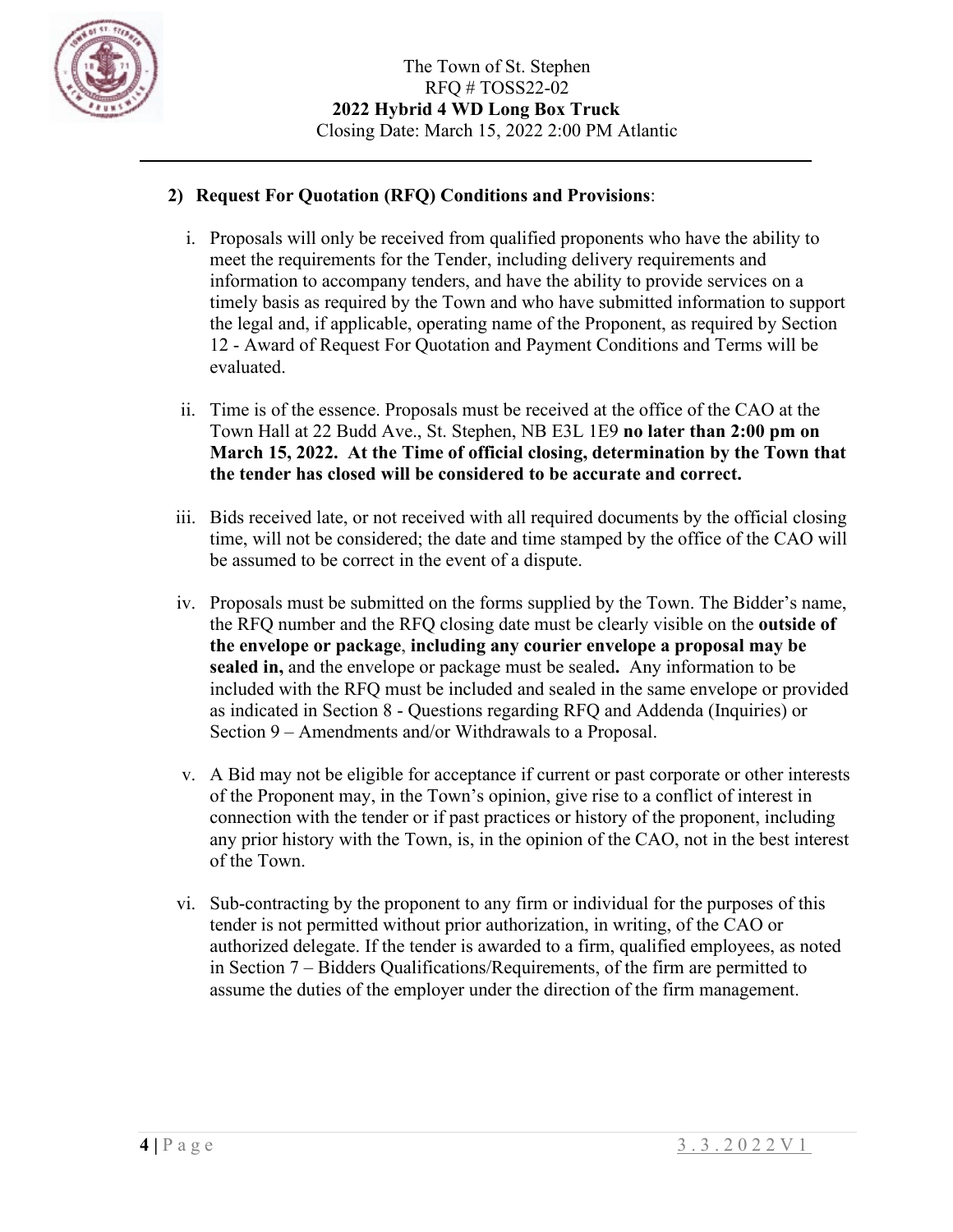

- vii. Relevant RFQ documents should be obtained directly by downloading from the NBON site as this is the only official version of the document. The Town may, in addition to posting on the NBON, post a copy on its website or provide a copy in PDF format to interested parties. Regardless of the method of receipt or delivery, it is the Bidders responsibility to ensure that they have met the requirements of "Section 3 – Tender Submission Requirements" prior to submission of any bid. It is the bidder's responsibility to obtain Request for Quotation documents at their cost. Information obtained from the NBON can be obtained free of charge. The proponent assumes all responsibility for ensuring that the required information, including all addenda, are downloaded from the NBON site.
- viii. Questions regarding the RFQ or Addenda should be directed to the Town's representative as directed under Section 8 – Questions regarding RFQ and Addenda (Inquiries).
	- ix. The Town will not be responsible for any costs, expenses, losses, damages or liability incurred by the Bidder as a result of, or arising out of, the submission of any Bid, or as a result of the Town not accepting or rejecting any Bid.
	- x. This tender will be subject to the Atlantic Procurement Agreement and deemed to include the terms and provisions thereof. Copies of the agreement(s), if required, can be obtained free of charge by downloading from the New Brunswick Department of Government Services, Procurement, website and available by following the link from the NBON site - : Procurement information – Quick Link – Legislation and Agreements.

## **3) Tender Submission Requirements**

## **A) Tender Documents**

- i. All Bidders are required to register with the New Brunswick Opportunities Network if they wish to receive notice of any updates, including tender documents and addenda's, if any. All bidders are required to verify before submission that all information, including addenda's, have been received and, if applicable, included with the submission.
- ii. Tender information may be made available on the website of the Town of St. Stephen, including tender documents and addenda's, if any, but notice of any changes, including addenda, will not be provided and posting of documents is not guaranteed and/or may not be posted on a timely basis.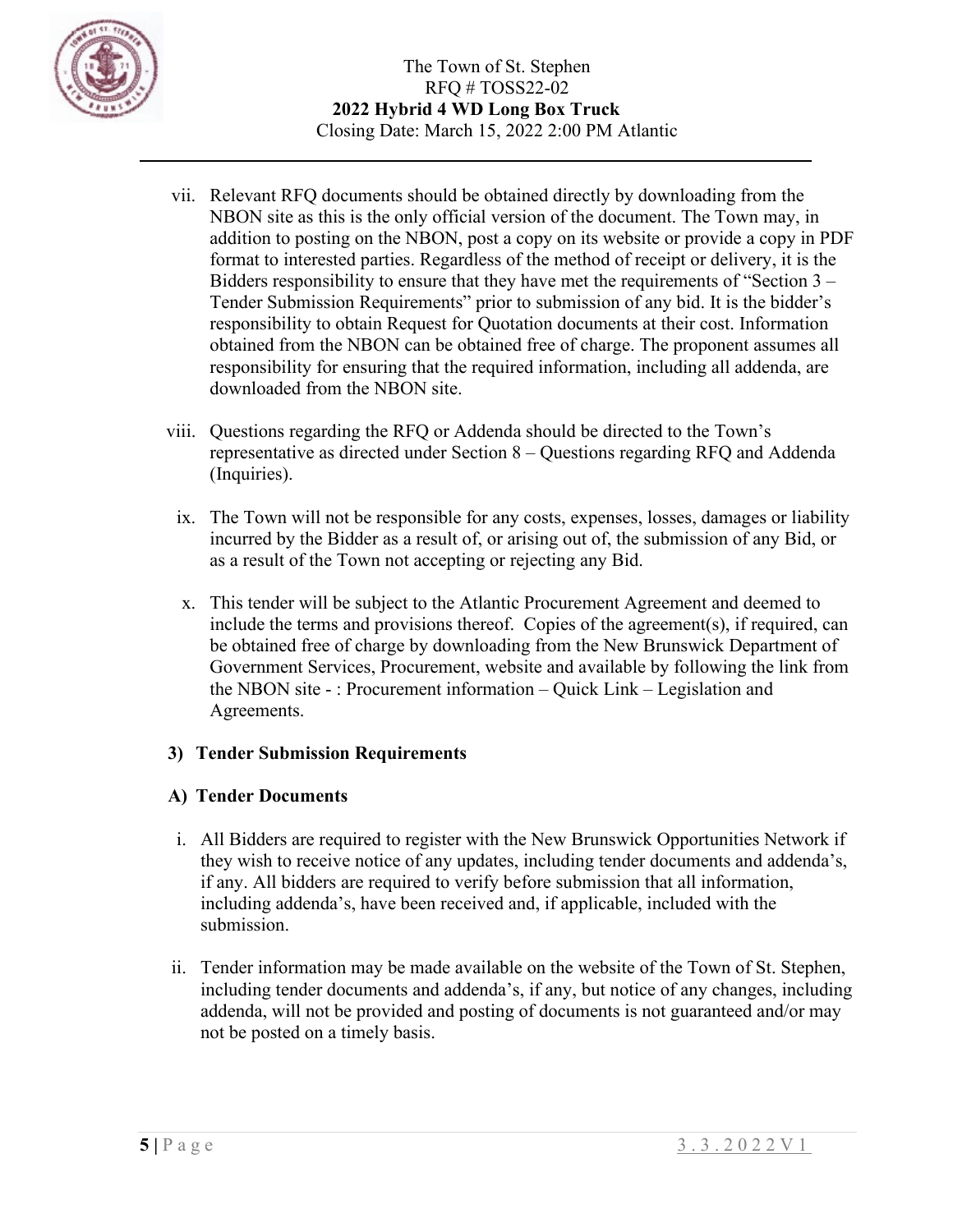

iii. The Town of St. Stephen is not responsible for any Bidder not receiving addenda or other updates that are available to registered bidders through the NBON even if some or all of the information received to date has been obtained directly from The Town of St. Stephen, including the Town of St. Stephen website, its staff, agents or consultants, or any other person or entity.

### **B) Specifications**

- i. Specifications included with this tender are considered to be minimum requirements.
- ii. Consideration may be given to items exceeding specification minimums. Bidders are required to show exact details of the vehicle being offered for consideration and to indicate where any specifications that are provided with the tender proposal may differ from the specifications included with this document or issued addenda.
- iii. Proponents are also required to detail any vehicle (or specifications thereof) and/or services identified as required by the tender but not included in proposal pricing. Only a bid for new 2022 model year vehicle is to be submitted. Bids for other than new 2022 or newer model year vehicle will not be considered responsive to these specifications.
- iv. As only major components are specified in this tender, it is the vendor's responsibility to deliver a vehicle which will provide dependable and efficient service.
- v. Vehicle for which a tender is submitted shall conform to the latest laws, rules and regulations of the Province of New Brunswick, and all relevant requirements of the Canadian Motor Vehicle Safety Standards at the date of vehicle and equipment manufacture.
- vi. Vehicle will meet or surpass the mandatory Transport Canada Regulatory Standards and Regulations and SAE standards.
- vii. Failure to not include items requested by the tender, in the proponent's proposal, and not identify the items not included with an explanation as to why the item(s) are not being proposed may result in the proponent being deemed not able to sufficiently provide vehicle and services required by this tender.
- viii. Further information regarding scope of tender and tender requirements, including issues related to proposals that may not include all items, are stipulated in Appendix B -Specifications.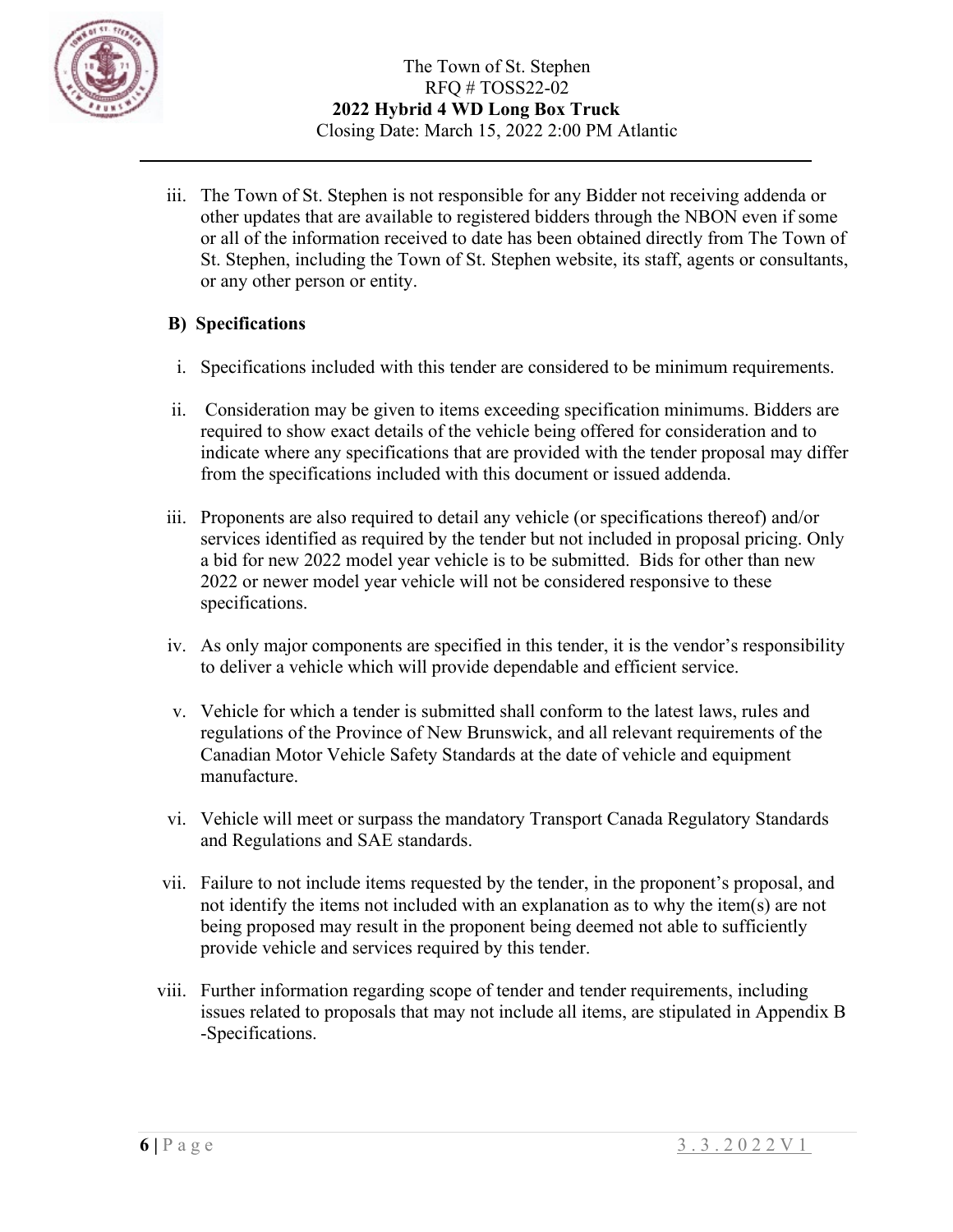

### **C) Town Right to Inspect and Refuse To Accept**

i. The Town reserves the right to inspect the vehicle delivered as a result of this tender and shall be the sole judge as to whether the vehicle being supplied meets the specifications outlined in the tender submission and the requirements of the Town.

### **D) Correction of Defects**

i. If at any time during the period of the greater of one year, manufacturer's specified warranty/guarantee period or warranty period identified in the attached specifications, if any, after delivery, setup and commissioning of the vehicle, any part of the vehicle becomes defective or is deficient or fails due to defect in design, material or workmanship, or otherwise fails to meet the requirements of the contract, then the vendor, upon request, shall make good every such defect, deficiency or failure without cost to the Town. The Vendor shall pay for all repair or replacement costs including labour and transportation costs for parts and/or vehicle both ways between the vendor's factory or repair depot and the point of use. Warranty period shall not commence until the Town has notified the Vendor that they are satisfied that the Vendor has completed the engagement as specified in the tender and the vendor's proposal.

### **E) Proposal Price**

- i. The price tendered shall be FOB destination, delivered to the Town of St. Stephen Transportation Services Department at 199 Union St., St. Stephen, NB or such other location as may be communicated in writing to the successful bidder.
- ii. The Proposal price shall be in Canadian funds and include all warranty, licensing, freight, duty and any and all permits, taxes, rates and charges which are applicable at the time of proposal submission except for HST. It is the responsibility of the bidder to determine from the appropriate authorities the extent to which any and all permits, taxes, rates and charges are applicable to their proposal and to ensure that the bid includes these charges, except for HST.
- iii. The amount of Harmonized Sales Tax (HST) **shall not be included** in the proposed bid price. The proposal price will be subject to HST at the rate in effect from time to time and will be included with the payment for the particular invoice. Information required to recover HST as an input credit or rebate will be made available by the proponent with each invoice including ensuring that the HST number is shown on the invoice and is valid for the Vendor and date that the Invoice is being billed.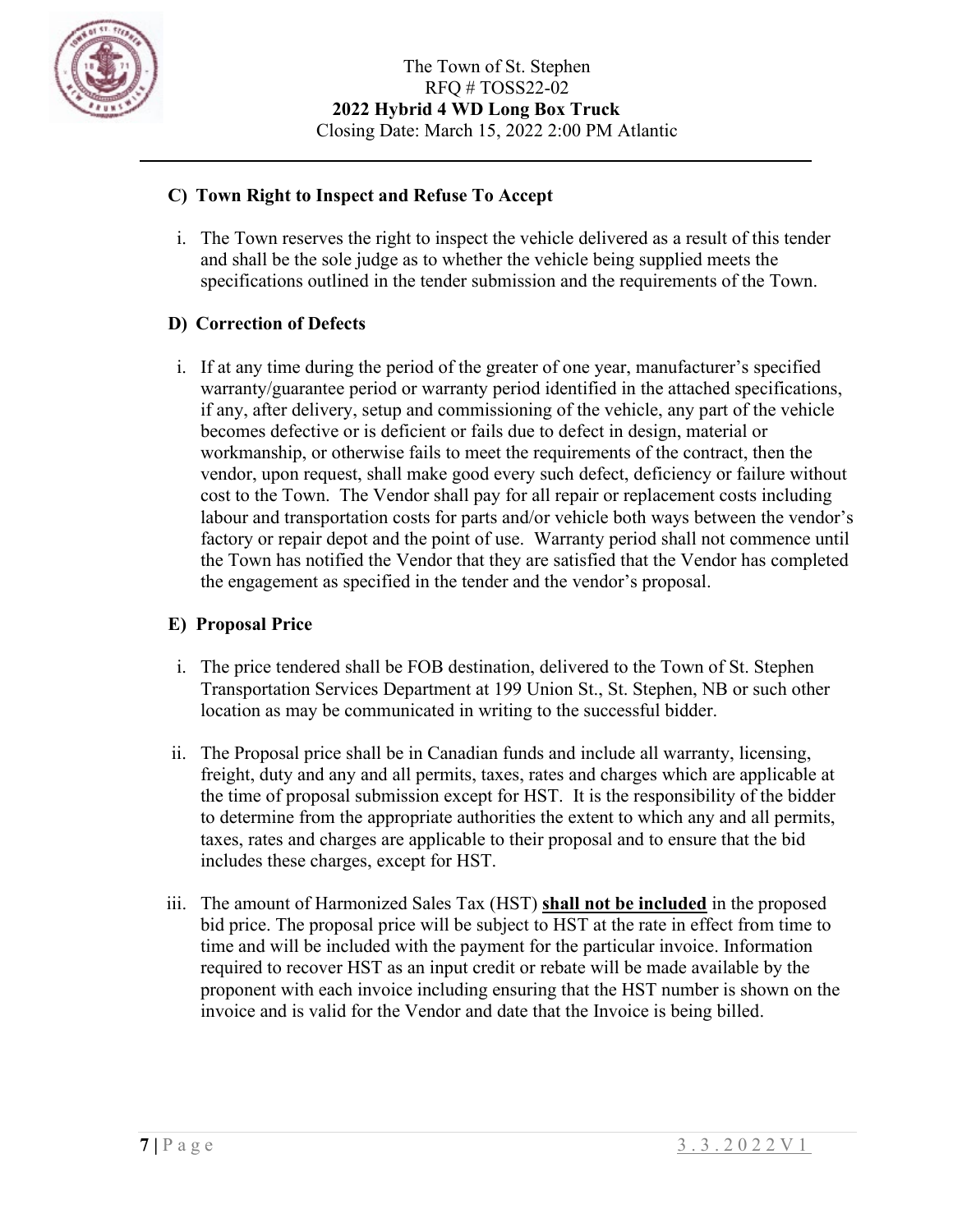

- iv. The tender price shall be inclusive of any additional work necessary to install, test, and train Town of St. Stephen staff or delegates on its use and any costs necessary to repair, maintain or replace vehicle during the warranty period.
- v. Proposal is to remain firm for the period of time noted in Section 6 Submissions of Proposals and any proposal which stipulates a period of time less than this minimum will be deemed to be for a period of time equal to the minimum required by Section 6.
- vi. In the event of an award, the proposal price, plus applicable HST, shall constitute full and complete amount which will be paid to the Proponent for the purpose of this tender excepting other contemplated deductions such as costs associated with re-tendering, if required, as contemplated by Section 13 – Rights of the Town and subject to other conditions identified in this tender.
- vii. The lowest or any tender may not necessarily be accepted as the Town reserves the right to reject any or all tenders. Although this tender is a RFQ; factors other than the proposal price alone, as per Section 11 – RFQ Criteria and Evaluation Criteria, are evaluated to determine the appropriate submission, if any, that will be submitted to Council for approval as per Section 13 – Rights of the Town.
- viii. Failure to complete all portions of the tender may result in bid disqualifications.
	- ix. The Town reserves the right, in addition to price, to evaluate the Proponent's past performance/references, work experience in the field, staffing and other factors which the Town deems appropriate in the determination of the Proponent's ability to deliver the goods and/or services as per submission requirements and as per bidders submission, and to provide acceptable level of service as contemplated by this tender.

## **F) Information to Accompany Tenders**

i. All tenders must be accompanied by manufacturer's literature describing in detail the vehicle bid upon, together with product warranty. Failure to provide these documents may result in rejection of the tender.

## **G) Delivery Requirements**

- i. Availability and delivery of the vehicle will be taken into consideration on this tender. A firm delivery date shall be stated on the tender form and shall be stated in the number of calendar days following receipt of order.
- ii. A qualified representative of the provider shall deliver the vehicle and all accessories, including warranty information and appropriate vehicle operator's manual.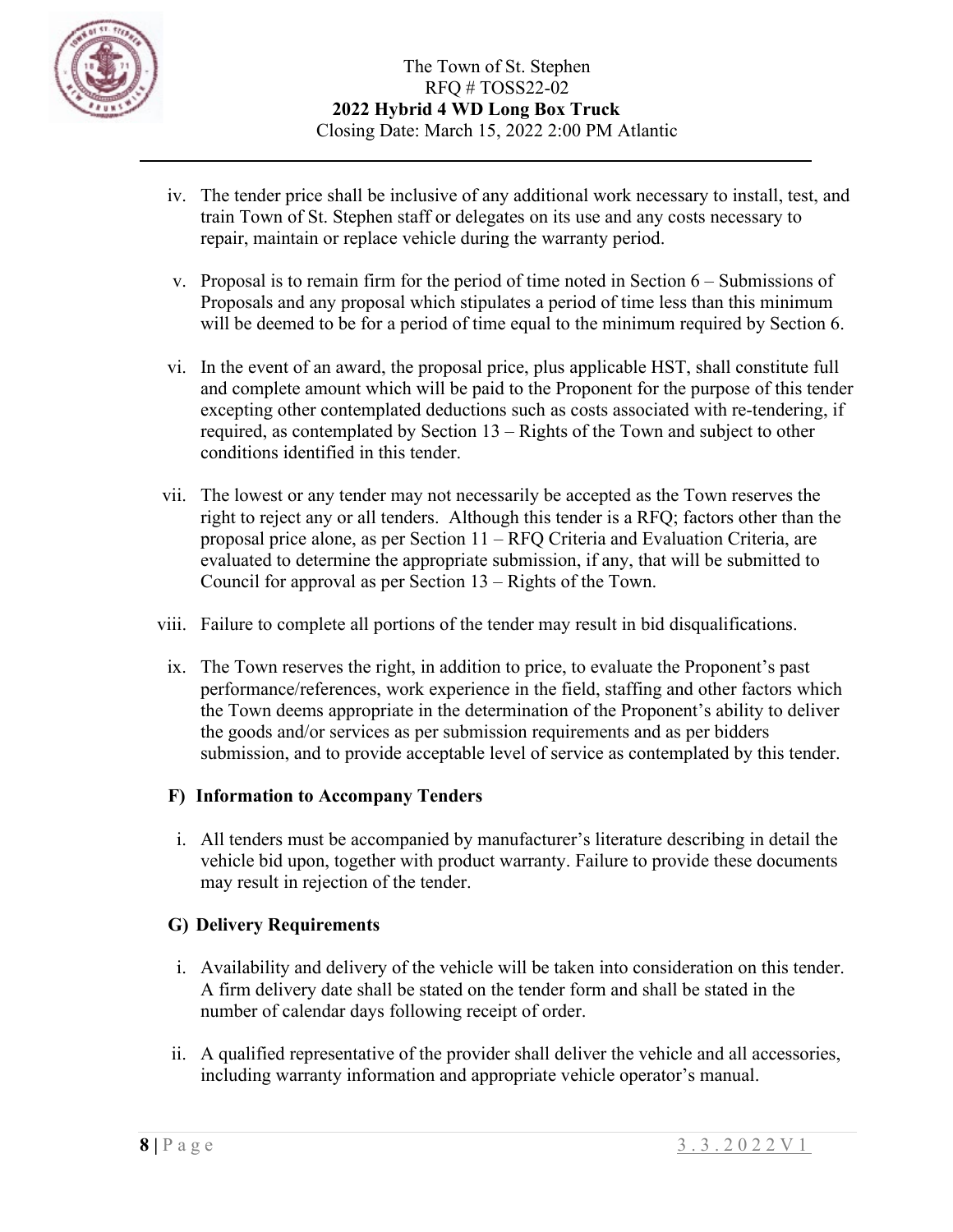

- iii. The vendor is responsible for ensuring that the vehicle is fully legal for road operations at the time of, and registered in the month of, delivery including, as applicable, licensed to the Town of St. Stephen, NB, safety inspected and operational. Any bid is to include all costs necessary for ensuring that the vehicle is operational and meets applicable requirements for legal road operations at the time of delivery.
- iv. Delivery costs shall be the responsibility of the vendor.

## **H) Tender Completion**

- i. All portions of the tender shall be completed including descriptions and details where requested. The word "as specified" will not be accepted in place of descriptions and/or details.
- ii. Failure to complete all portions of the tender may result in bid disqualifications.

### **4) Presentations**

In addition to other requirements noted in this document, proposals are to include:

- i. Request For Quotation Form Checklist (Page 24 of RFQ).
- ii. Request For Quotation Form Proposal Price and Signing (Page 25 of RFQ).
- iii. Completed Specifications (Pages 28 to Page 31 of RFQ).
- iv. Addenda issued, if any.
- v. Information about bidder as per Section 7 Bidders Qualifications/Requirements
- vi. All tenders must be accompanied by manufacturer's literature describing in detail the vehicle and/or services bid upon, together with product warranty. Failure to provide these may result in rejection of tender.
- vii. Other items as indicated in the RFQ.

# **5) Bid Signing**

**Duly authorized signing official(s)** of the proponent must sign the Request For Quotation Form in the presence of a witness who will also sign and include information required as per Section 12 - Award of Request For Quotation and Payment Conditions and Terms, in sufficient time to meet service requirements.

## **6) Submissions of Proposals**

i. A proposal that has not been accepted or is pending review is irrevocable and binding on the bidder submitting the proposal for a period of 60 days from the date of bid closing unless he has received prior formal notification from the Town's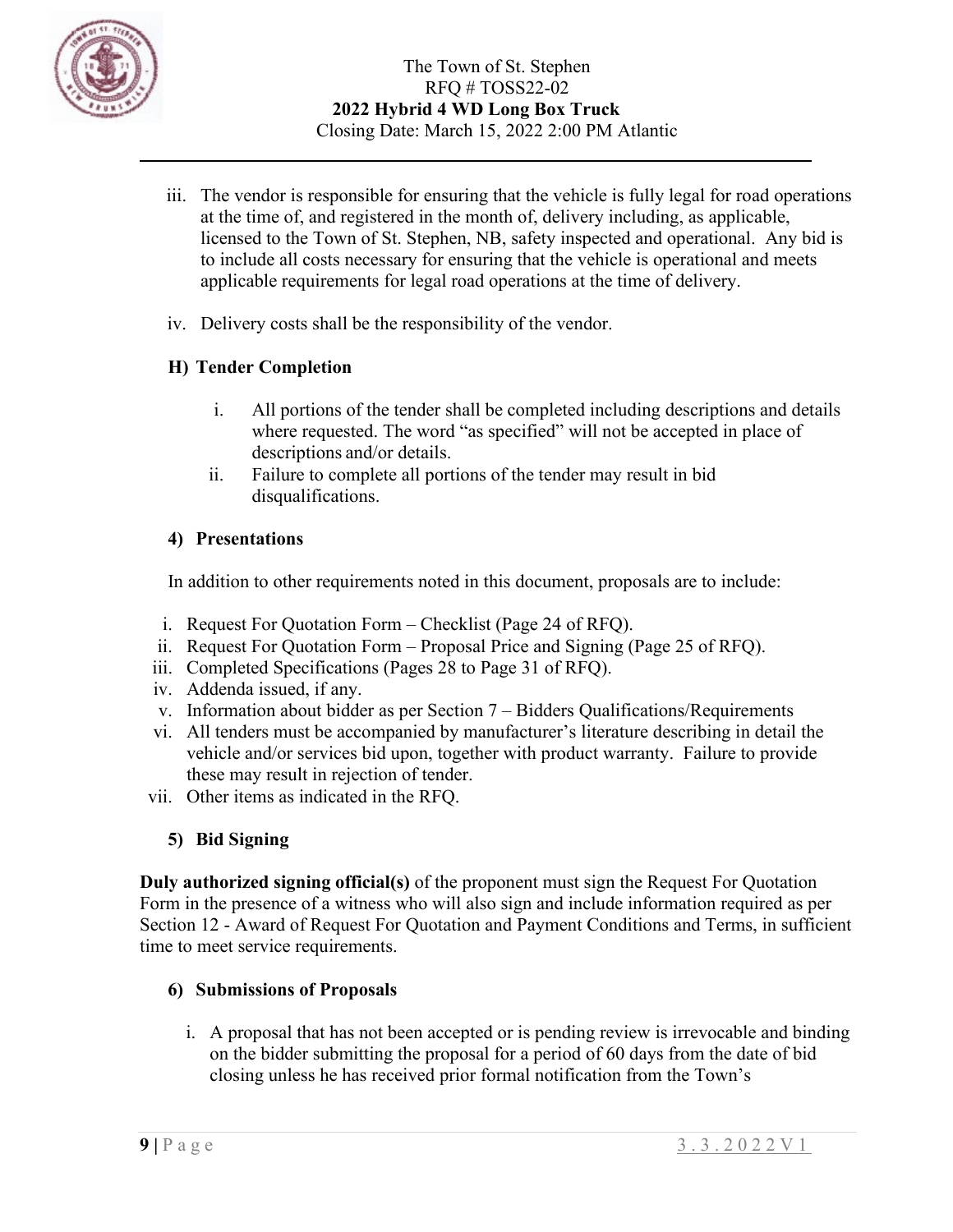

representative by mail, email, or fax (written notification) of the rejection of his proposal or the acceptance of the proposal of a competing bidder.

- ii. Proposals that have been accepted by the Council of the Town of St. Stephen and are awaiting signing of the agreement by both the Town and the successful bidder, is irrevocable and binding on the bidder submitting the proposal until the agreement has been signed subject to conditions imposed by Section 13 – Rights of the Town.
- iii. Proposals may be amended or withdrawn, subject to conditions indicated under Section 9 - Amendments and/or Withdrawals to Proposal.
- iv. Additional Addenda and/or submissions may be submitted, prior to the date and time of closing and in accordance with instructions provided in Section 8 – Questions regarding RFQ and Addenda (Inquiries).
- v. Immediately following the official closing time, proposal packages will be opened by Town Staff. The Tender opening **will not** be open to the public, including the bidder or the bidder's representatives.
- vi. Details of the decision of Council, to award or not award the tender, including the successful bidder, and bid amount accepted, if awarded, will be made public on the NBON for the tender being advertised, after the decision of Council.
- vii. The Chief Administrative Officer and/or his authorized delegate(s) will review proposals and recommendations will be based on evaluation of the bid proposals and other information obtained and deemed necessary to determine ability of the proponent to meet the tender requirements and bid submission as proposed. The successful bidder's name and amount of award will be made available at the time of award.
- viii. All submissions become the property of the Town. Details of submissions may be disclosed after the evaluation process and therefore shall not be treated as confidential unless expressly stated otherwise and agreed to by the Town. The Bidder hereby grants the Town a license to post, distribute, copy, print or translate the Bid for the purposes of the tender. Any attempt to limit the Town's right in this area may result in rejection of the Bid unless agreed to by the Town.
	- ix. At any time while dealing with the Town, the Bidder or Bidder's staff may have access to confidential information belonging to the Town, including information which may be obtained, indicating recommendation of the award of a proposal, prior to disclosure in public at any public Council meeting. Should this occur, the Bidder must ensure that such information is not released to any individuals not authorized by the CAO for the Town and failure to comply may result in criminal and/or civil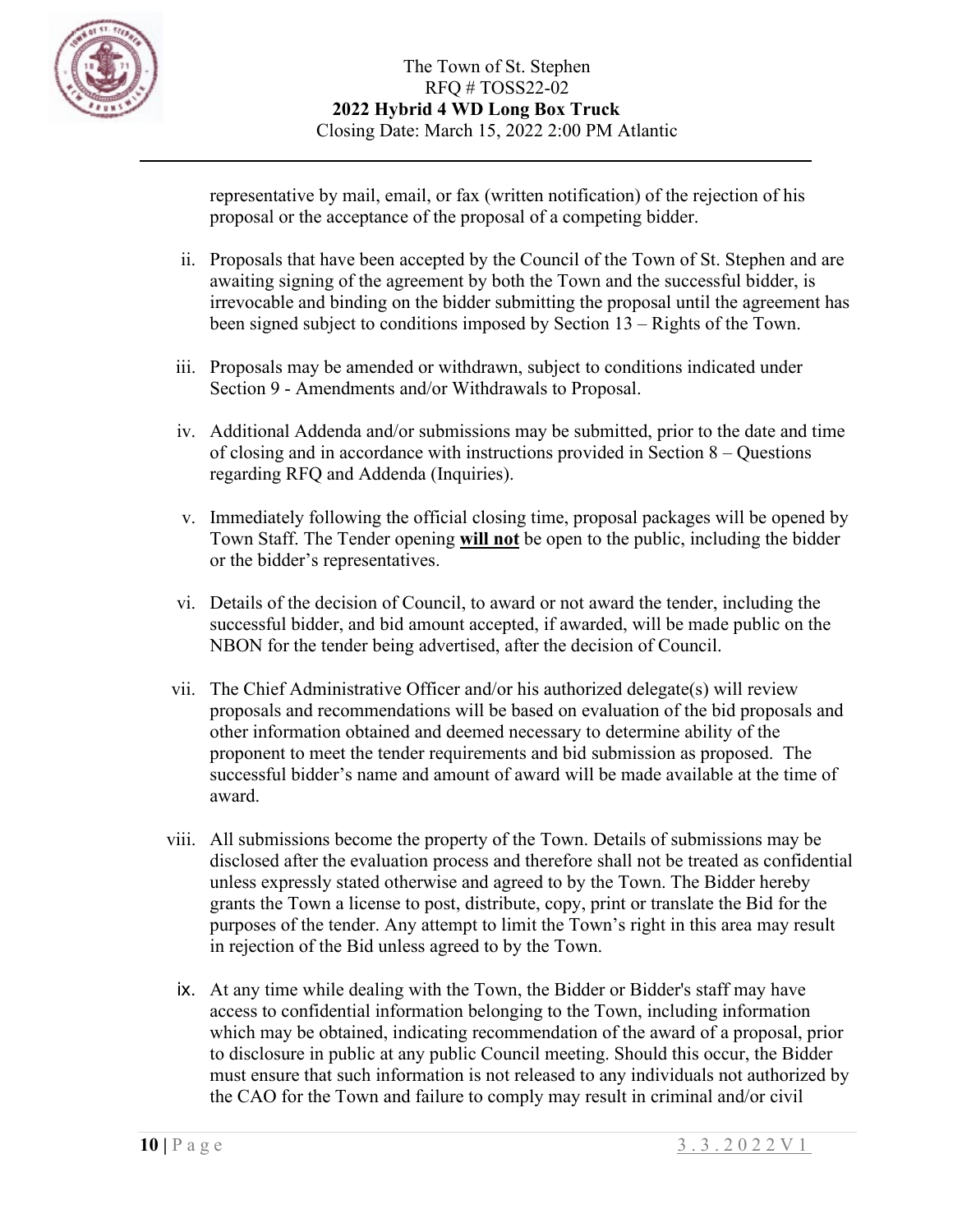

charges and/or the Bidder's disqualification from that tender or any further tenders issued by the Town. Bidder (and/or staff including subcontractor(s)) may be required to sign confidentiality agreements with the Town prior to performance of services for the Town and/or prior to payment from the Town, or at any other time. Failure to request confidentiality agreements to be signed will not be deemed permission to disclose, or permit to be disclosed, confidential information obtained in the performance of duties, or by any other means.

## **7) Bidder's Qualifications/Requirements**

- i. Each Bidder is asked to provide information which would enable the Town to determine the bidder's ability to properly conduct business with the Town and to meet the standards applicable to provision of goods and/or services as described in this tender in an efficient and effective manner and to comply with applicable legislation and regulations such as related to the Municipal By-Laws, Local Governance Act, Workers Compensation Act or Income Tax Act and Excise Tax Act.
- ii. The Town reserves the right to consider any past history the proponent, or any individual firm or proposed subcontractor associated with the proposal, has had with the Town including, but not limited to, any experience providing vehicle(s) and services as noted in this tender, or other goods and services to the Town.
- iii. Tenders must contain the following:
	- Proof of Bidder's legal and, if applicable, operating names as required under Section 12 - Award of Request For Quotation and Payment Conditions and Terms.
	- Bidder's service location and facilities.
	- Bidder's qualifications and the qualifications of each person assigned. This information must be updated as necessary with the office of the CAO.
	- Information required as per Appendix.
	- Location and availability of parts inventory related to vehicle.

These factors will be considered when evaluating proposals as total cost of ownership, including factors which may result in undue delay with repairs or service, is of concern to the Town.

Bidders agree to comply with all applicable laws, regulations and standards, including all labour, occupational health  $\&$  safety, and worker compensation requirements of the Province of New Brunswick or the Government of Canada.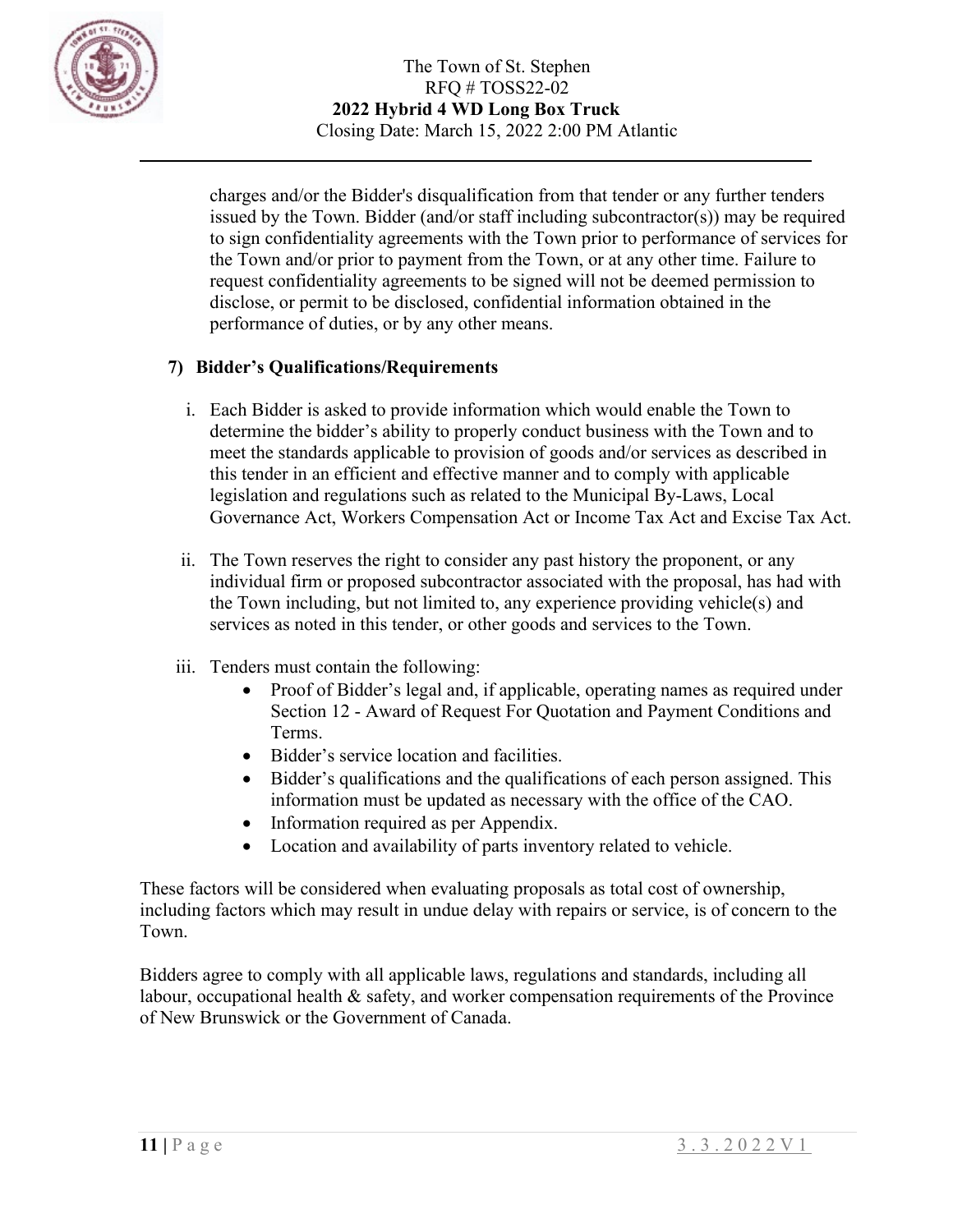

### **8) Questions regarding RFQ and Addenda (Inquiries)**

- i. Questions regarding the RFQ and Addenda are to be addressed, in writing and mailed, emailed or delivered to be received by The **Town of St. Stephen - ATT: Frank Godsoe - RFQ # TOSS22-02 no later than 12:00 pm on March 10, 2022 in time for the Town to prepare an Addendum, if necessary. Questions not properly addressed may not be responded to. Questions may be emailed to frank.godsoe@chocolatetown.ca or mailed or dropped off at the Town Office**.
- ii. The Question must clearly indicate the RFQ number and closing date in the letter/email. Questions not properly marked, or not received from bidders registered with the NBON and showing an interest in this tender, may not be responded to. The Town shall not be responsible for the receipt of questions by the prescribed date and time due to equipment failure or for any other reason.
- iii. The reply may be made in the form of an addendum. A copy of the addendum, if any, will be made available for download to all bidders registered with the NBON and indicating an interest in this tender and may also be posted on the Town website. No other interpretation or explanation shall be valid and only documents posted on the NBON for this tender are to be considered official and form part of this tender. Nothing in this section relieves the proponent's responsibility to ensure that they have received all copies of the addendums for inclusion with their proposal, as per Section 3 (a)(i) -Tender Documents.
- iv. No response from any individual, or entity, shall be binding on the Town unless presented in the form of an addendum as posted by Town Officials on the NBON for this tender.
- v. The Town reserves the right to modify the terms of the RFQ (Issue Addenda) at any time prior to closing, at its sole discretion. All Addenda become part of the RFQ documents.
- vi. Nothing in this Invitation is intended to relieve proponents from forming their own opinions and conclusions with respect to the matters addressed in the invitation or its associated documents.
- vii. The Proponent shall be solely responsible for any errors, omissions, or misunderstandings resulting from the proponent's failure to thoroughly review and inquire and understand the RFQ, addenda or subsequent contract or order. The proponent shall obtain all required information, including appropriate independent legal advice, and shall not claim at any time after the submission of the proposal or the subsequent execution of the contract that there was any misunderstanding with regard to the conditions imposed by the tender.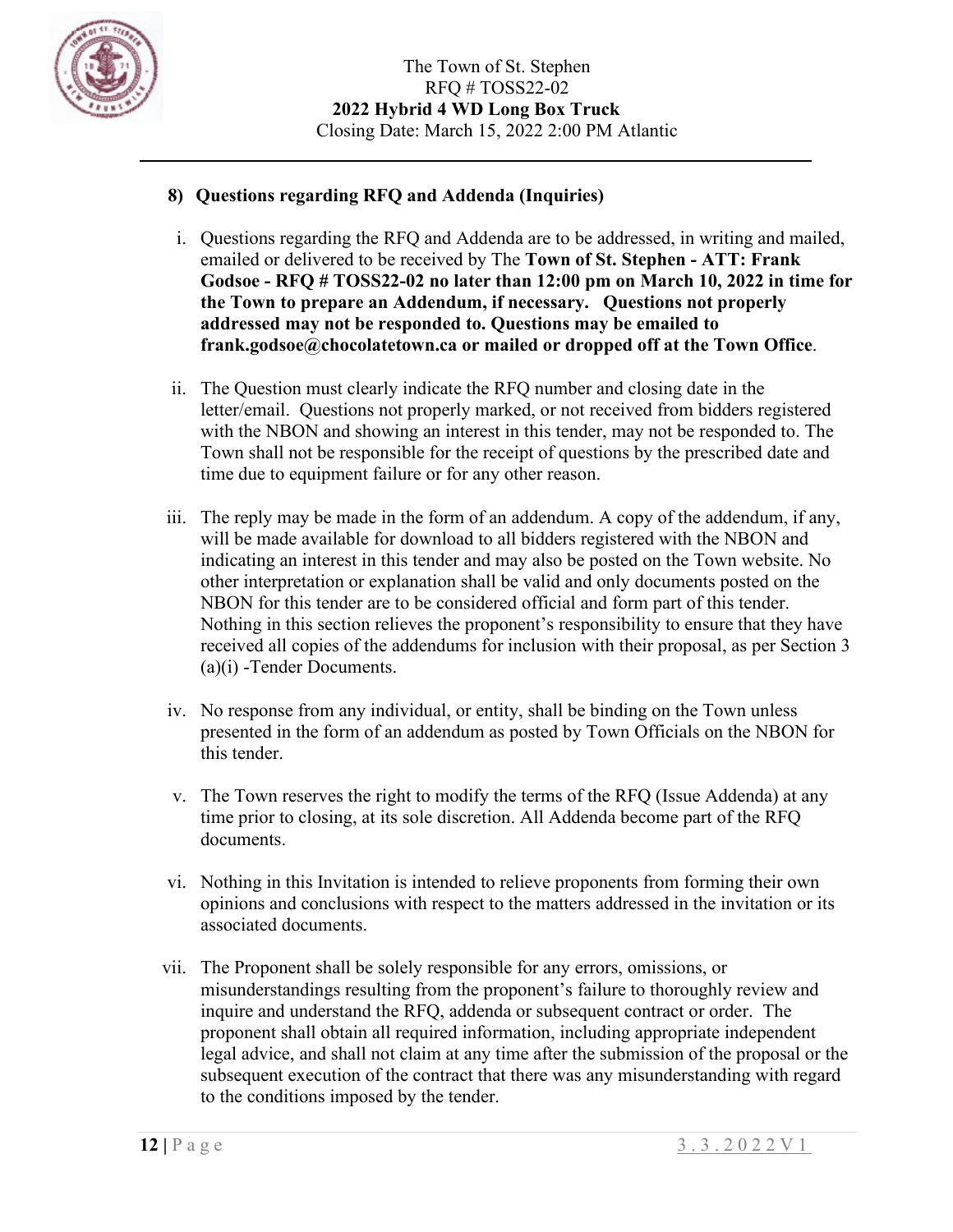

- viii. Envelopes or packages (including Courier envelopes), which meet the tender conditions stipulated in Section 2 (iv), must not be used to submit an enquiry; these envelopes are not opened before the official closing time.
	- ix. Bidders are responsible for ensuring that they are aware of and have complied with any Addenda.
	- x. Associated costs with respect to Addenda are to be included in proposal price.
	- xi. Bidders must sign Addenda and include copy in sealed Bid envelope.
- xii. If an addendum is issued, or proponent identifies failure to include addendum or other documents, after delivery to the Town of a sealed proposal, but before the date and time of closing as stipulated in Section 2 (ii) – Request for Quotation (RFQ) Conditions and Provisions,:
	- The addendum and/or other information must be included in a separate sealed envelope that otherwise meets the requirements for submission except that the envelope will be marked as **"Additional Information Enclosed";**
		- o and will not include any other material in the envelope except for addenda &/or information **not included** in the original proposal envelope;
		- o An amendment to the proposal, as per Section 9 Amendments and/or Withdrawals to Proposal, must be submitted for any other information which would change or contradict information already submitted as a proposal.
	- Name, address and other information on the envelope must agree with the original proposal submission. Any such envelope, provided that is not in compliance with these terms, may result in the overall proposal being rejected.
	- Submissions in compliance with this section will be considered as one submission and proposal price will be deemed to include additional addenda unless bidder causes proposal to be withdrawn as provided for in Section 9 - Amendments and/or Withdrawals to Proposal. Any such request will include additional addenda submitted according to this section.
	- Addenda and/or other information submitted according to this section will not be treated as an amendment to the proposal and will be deemed to be received subsequent to any amendment to a proposal.
	- Addenda or other information submissions in addition to the original proposal that are not submitted in accordance with this section will be rejected and may result in rejection of bidder's proposal.
	- The Town will not be responsible for failure to receive addenda or receipt of additional addenda after the deadline for submission.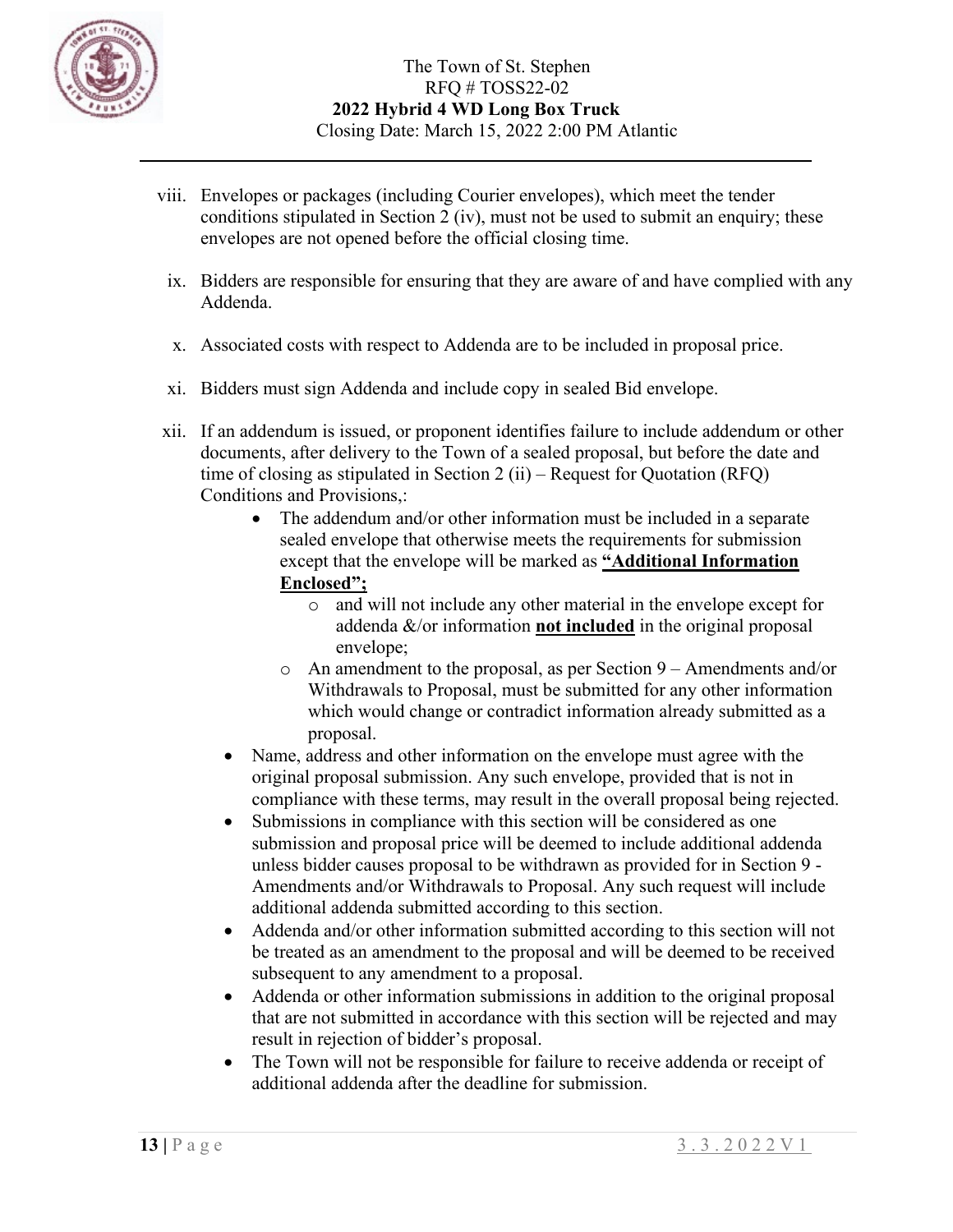

- xiii. If the Town issues changes (addenda) within five (5) days of the closing date, the closing date may be extended to allow for a suitable Bid preparation time. Notification on the NBON as an addendum, if necessary, will constitute notice of change of closing date and/or time if deemed necessary.
- xiv. The Question must clearly indicate the RFQ number and closing date in the letter. Questions which do not clearly indicate the RFQ number and closing date in the letter may not be answered. The Town shall not be responsible for the receipt of questions by the prescribed date and time due to equipment failure or for any other reason.
- xv. Inquires and responses may be recorded and may be distributed to all other Bidders as Addenda.
- xvi. No response shall be binding on the Town unless presented in the form of an Addendum as posted by Town Officials on the NBON website for this Tender.

### **9) Amendments and/or Withdrawals to Proposal**

- i. A submitted proposal may be amended and/or withdrawn subsequent to receipt of the proposal by the Town, and prior to the date and time of closing of the proposals by:
	- a) Letter forwarded by fax or by mail or dropped off at the Town Office, signed by at least one of the persons signing the original proposal and addressed to the attention of the CAO. The letter must clearly indicate the Bidder Name, Tender Number and Name and Closing date or the letter may not be accepted.
	- b) Receipt of the amendment by the Town prior to the closing date and time of proposal.
	- c) Amendments to the original proposal must be submitted as follows:
		- Name, address and other information on the envelope must agree with the original proposal submission except that envelope must be clearly marked as "Amendment to Proposal";
		- Request for Quotation Form Proposal Price And Signing (page 25 to this tender document) must be marked as "Amendment" or overall proposal will be rejected as a duplicate submission as required by Section 10 (c) – Rejections;
			- Sealed in a separate envelope that otherwise meets the requirements for submission;
			- **Amendments are for proposal pricing only and must not include other information.** If other information needs to change than the proposal must be withdrawn and a new proposal submitted as per instructions below.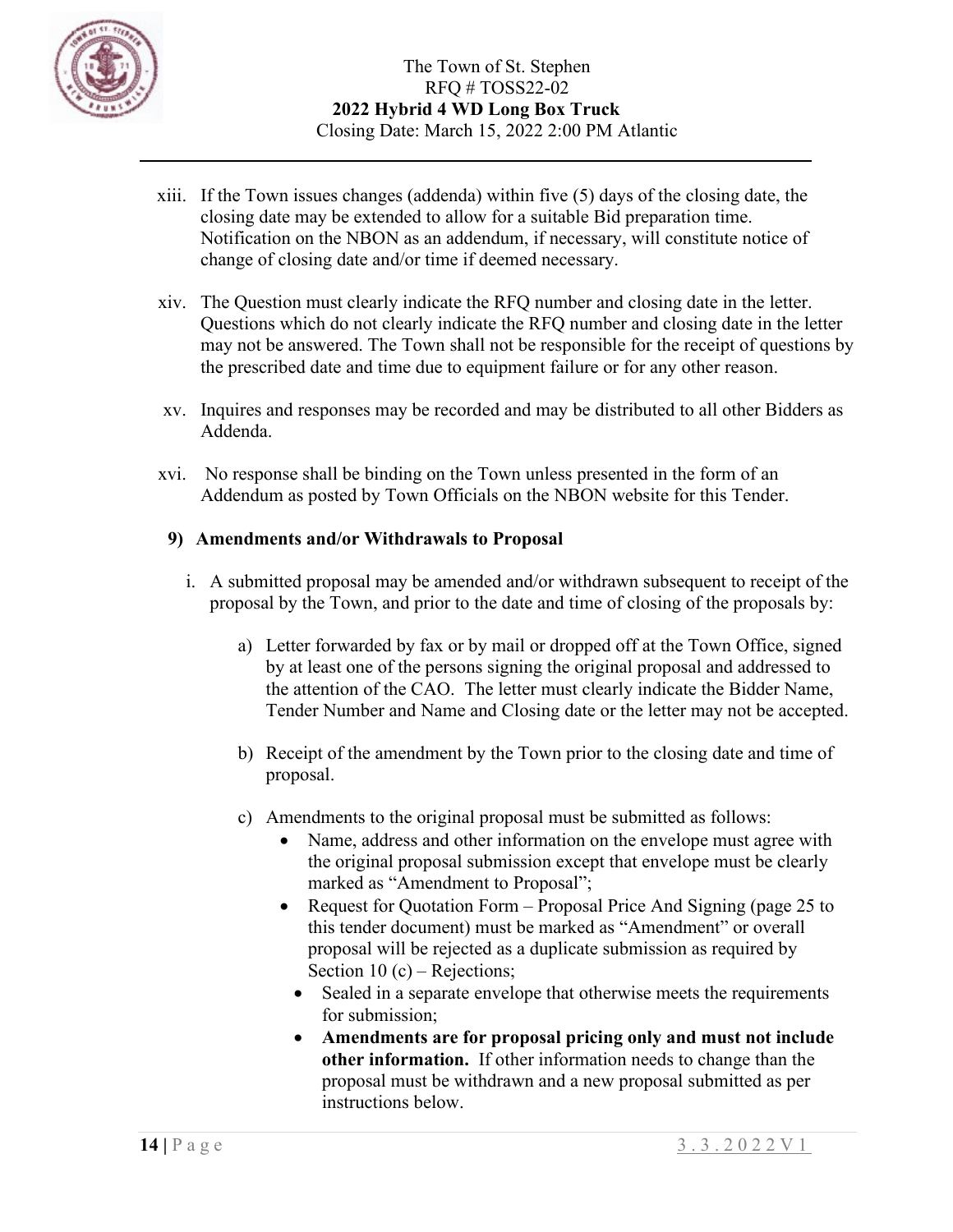

- Only one amendment may be made without withdrawing proposal or overall proposal will be rejected.
- d) Withdrawal requests will be time and date stamped and must be received prior to the date and time of closing for this tender. Withdrawal requests received prior to the date and time of closing will result in withdrawal of any proposal, amendments or receipt of additional information received prior to the date and time of receipt of the withdrawal request.
- e) A new proposal, if submitted, must be received subsequent to the date and time of a valid withdrawal request and otherwise be compliant with the requirements for submission of a proposal as outlined in this document or any issued addenda.
- f) The Town shall not be responsible for the receipt of an amendment by the prescribed date and time due to equipment failure or for any other reason;

## **10) Rejections**

- i. The following items are considered mandatory items and will result in rejection of the Bid:
	- a) Tender Submission arriving at the Town subsequent to the date and time of closing.
	- b) Tender proposal is not submitted on the forms provided by the Town for this Request For Quotation and **does not contain all addenda** issued, signed and dated on or before the date of the proposal submission by the bidder.
	- c) Is the second one submitted by the same Proponent, for the same RFQ, in which case all proposals by the same Proponent will be rejected unless the previous proposal was withdrawn in accordance with Section 9 – Amendments and/or Withdrawals to Proposal. Submissions from Proponents that are related (within the meaning of section 251 of the Income Tax Act of Canada) are considered to be from the same Proponent.
	- d) Is the second amendment submitted for a proposal or the amendment submission is not submitted as stipulated in Section 9 - Amendments and/or Withdrawals to Proposal.
	- e) Is not arrived at independently and without consultation with other potential bidders.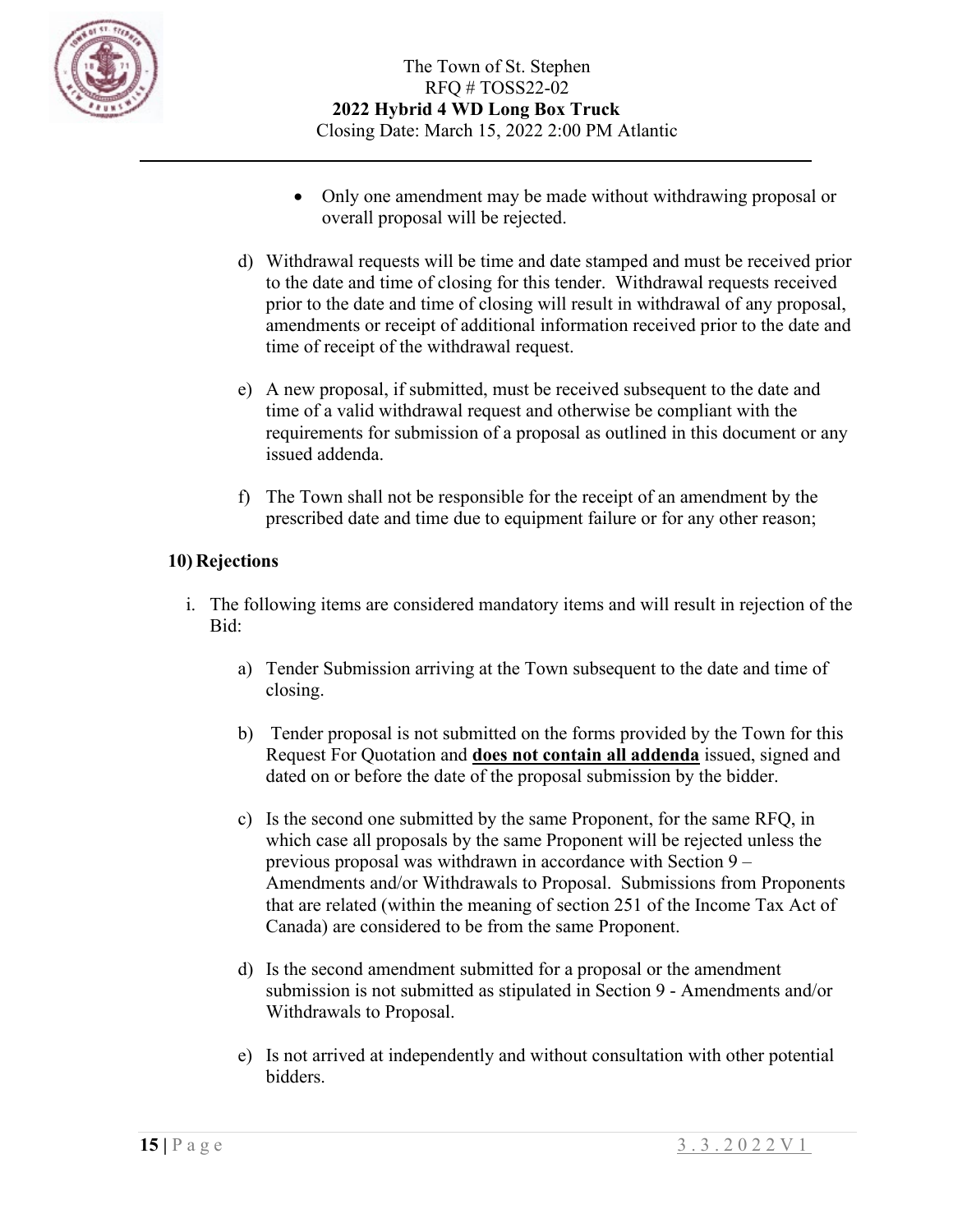

- f) Both the written price in words and the numerical value contain typographical errors such that the proposal price cannot be determined.
- ii. A proposal may be rejected or amended, at the sole discretion of the Town and without explanation, and the proposal not considered, or may be accepted notwithstanding that it:
	- a) Contains errors in mathematics in which case the proper computation, as determined by the Town, at its sole discretion, may be carried out and the resultant total used in determining the proposal value.
	- b) Where there is a discrepancy between the numerical bid price and the written bid price the written value will be accepted as the proposal price and will govern the bid evaluation and contract administration. If there are errors in the written price, such that the written price is not discernible, then the Town may either reject the Tender or accept the numerical bid price at the Town's discretion.
	- c) Where there are changes to information contained in the proposal, **changed information is to be crossed out with the corrected information entered above the information being changed**. Information not corrected in this manner may result in the tender being rejected or accepted based on the original information or the information as changed, in the Town's discretion.
	- d) **The use of correction fluid, correction tape or similar product to correct or change information may result in the Tender being rejected.**
	- e) The Town will decide, at its discretion and with the object of fairness to all proponents, if lack of compliance with any tender requirement is sufficient in scope to warrant rejection of the tender.
	- f) Tender packages received that do not indicate the RFQ number and the RFQ closing date on the outside of the envelope, including any courier envelope a proposal may be sealed in, are subject to be opened for inspection by Town staff. If the tender enclosed is not in a separate sealed envelope that identifies the bidder and the tender, as identified in Section 2 (iv), then the tender will be deemed non-compliant. The Town reserves the right, in this situation, to consider the tender withdrawn and provide notice to the Bidder to enable them to provide a secondary submission which will only be considered if received prior to the date and time of closing.

Failure to comply with any of the mandatory terms or conditions contained or referenced in the Invitation documents shall result in the rejection of the Bid.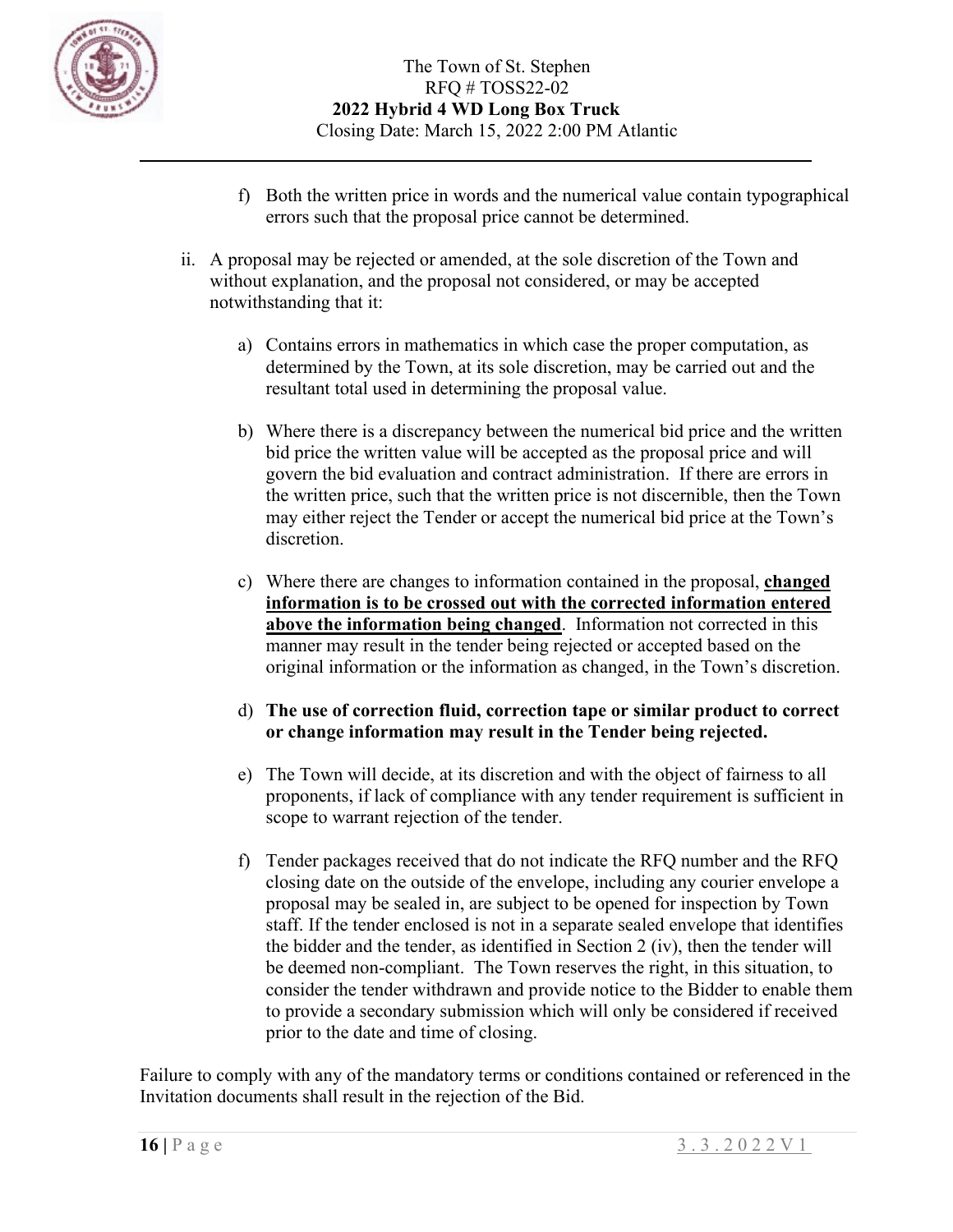

### **11) RFQ Criteria and Evaluation Criteria**

#### **PROPOSAL RESPONSES:**

- i. Bid Price, while an important factor, is not the only factor used to decide if a Bid meets the qualifications for acceptance of a quotation. Accepted bids shall be based on proposals that give the greatest value based on specifications, price, delivery and warranty and not necessarily on the lowest price. Factors, such as service capability, bid vehicle comparison, as well as the Town's cost and service expectations may result in the lowest, or any bidder, not being accepted.
- ii. Proponents shall provide a point-by-point response to this RFQ indicating compliance to the terms and conditions, and all required details.
- iii. Proponents are to provide a description of their capabilities as they pertain to this RFQ and as listed in Section 7 – Bidders Qualifications/Requirements and/or Appendix A – Proposal Submission Documentation. Include a detailed summary of your experience, location and personnel and subcontractor(s). Include all additional information that will enhance your detailed responses to the specifications.
- iv. Responses that are difficult to follow, or not appropriately organized, may result in a proposal not being recommended for approval, even if the proposal is the lowest overall bid.
- v. It is an obligation of the Proponent to read the Request For Quotation carefully and then to respond accordingly.
- vi. Failure to provide requested information may result in elimination from further consideration. The Town will not make assumptions on behalf of the Proponent and the Proponent should expect that their Proposal will only be evaluated based on the information provided and/or, at the discretion of the Town, information obtained from references or from past history or experience with the proponent or the proponent's staff or subcontractor(s). The Town reserves the right, at its discretion and without obligation, to contact Proponents for clarification on items in their proposals without consideration of the issuance of an addendum or obligation to contact other Proponents.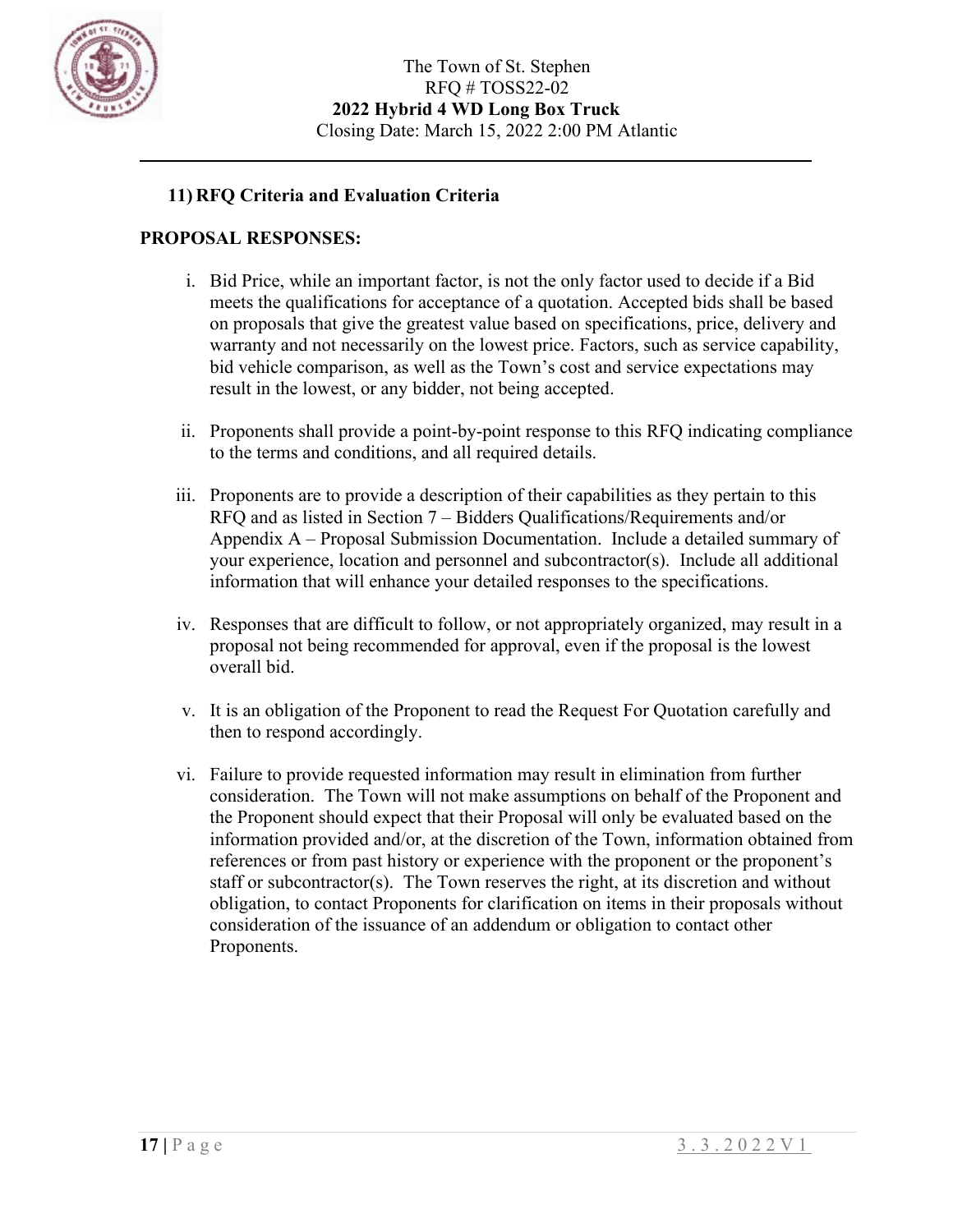

### **12) Award of Request For Quotation and Payment Conditions and Terms**

- i. **The office of the CAO will only recommend to the Council of the Town of St. Stephen for approval of a proposal when the Town has determined the legal capacity for the bidder to contract with the Town as follows:**
	- Proponent submits a proposal using the legal name of the proponent, as registered with the Corporate Registry, or equivalent, for the Province of New Brunswick or Province of Nova Scotia and proof of the registration is provided, unless submitted solely in the legal name of a proponent who is an individual without reference to an operating name or other named entity.
	- Where a proposal is provided by an entity that is registered in a jurisdiction other than New Brunswick or Nova Scotia it will be the responsibility of the proponent, at its cost, to prove that it has registered with the Corporate Registry for the Province of New Brunswick.
	- If proposal name differs from the legal name a letter of amendment is received which corrects the information provided in the proposal.
	- If the business is unincorporated, and/or operating using an operating name and intends to conduct business with the Town using the operating name, proof of registration with the Province of New Brunswick, or the Province of Nova Scotia of the operating name.
	- If the business is incorporated and intends to conduct business with the Town using the operating name, in addition to proof of registration of the operating name with the Province of New Brunswick, the Town will require an irrevocable letter of direction authorizing the Town to conduct business with, and submit payment to, the operating name and/or division on behalf of the company submitting the proposal.
	- If a proposal is received from an entity, and payments are to be made to an Agent of the entity, then an irrevocable letter of direction authorizing the payment shall be completed by the entity who provided the proposal. The Letter of Direction is to be signed by an official who signed the original proposal.
- ii. Town reserves the right to contact any proponent who does not provide sufficient information to enable the Town to determine bidder's legal capacity to contract with the Town, in the name of the proponent, or for legal authorization to make payment to an entity if not in the name of the legal proponent, as submitted on the form for the bid submission as provided by the Town or as amended in accordance with this section.
- iii. The Town of St. Stephen shall notify the successful bidder by telephone and/or mail or email that the firm is the successful bidder subject to approval of the Council of The Town of St. Stephen (as outlined in Section  $13(xv)$  – Rights of the Town).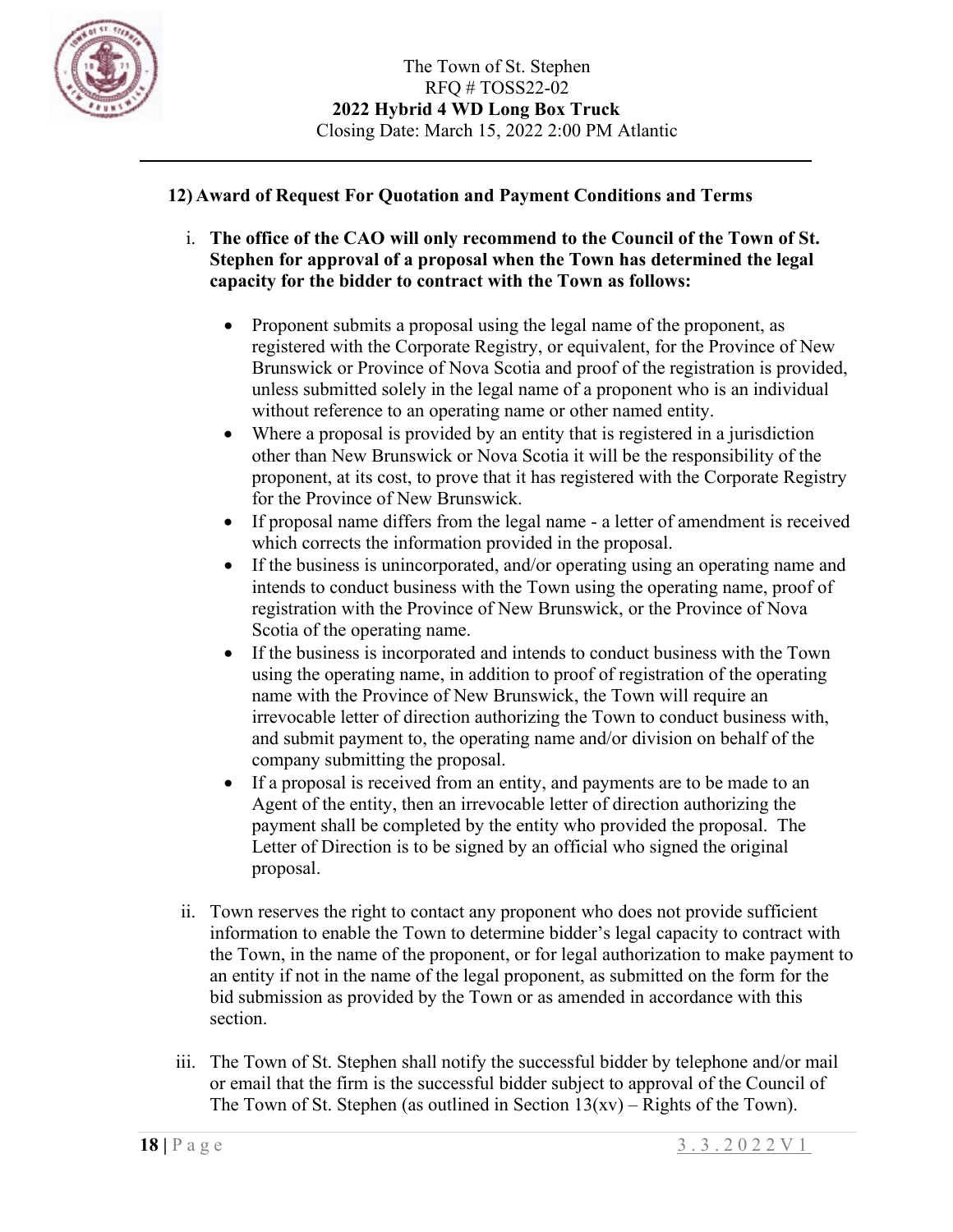

- iv. Invoicing received from the successful vendor must be in the name of the proponent as indicated on the proposal or as amended by a letter of direction (Section 12(i).- Award of Request For Quotation and Payment Conditions and Terms.)
- v. Approval and signing of any contract and/or agreement must be as directed by resolution of the Council of the Town of St. Stephen. **If the Vendor requires the Town to sign on more than one agreement, contract or other document as a result of an award resulting from this tender then this must be made clear prior to submission to Council of the recommendation for approval of the proposal and is subject to approval by Council.**
- vi. If a discount for early payment is offered, such discount shall be clearly indicated on the invoice including the amount of the discount by percentage or total, and the deadline for receipt of payment in order to receive the discount. Any such discount will be calculated from the later of receipt of the invoice, or date of completion of service and/or receipt of goods, to The Town of St. Stephen who shall be the sole judge as to whether the services meet the terms and conditions of the tender and delivery as per the tender and accepted tender submission.
- vii. Since early payment discounts are based on the bid proposal price as accepted by the Town in response to this tender, early payment discounts will not be considered when evaluating Bid Proposals.
- viii. Invoices shall be directed to The Town of St. Stephen at the address indicated in the RFQ to the attention of the Accounts Payable Manager and will detail purpose of the invoice and information to support amount of the invoice (for example date, time and hours of service and staff performing work) and shall include, where applicable, HST registration number active for the proponent on the date of the service and amount of HST payable.
	- ix. Invoicing will be completed upon receipt of goods and completion of all installation and services and after inspection and approval by officials and/or representatives of the Town of St. Stephen.
	- x. No right or duty, in whole or in part, of the Vendor under a contract issued, may be assigned or delegated without the prior consent of office of the CAO or authorized delegate for The Town of St. Stephen.

Bidders are advised that proposals will be evaluated solely on the basis of information submitted in accordance with this Request For Quotation, except as otherwise indicated in this tender document or any issued addenda.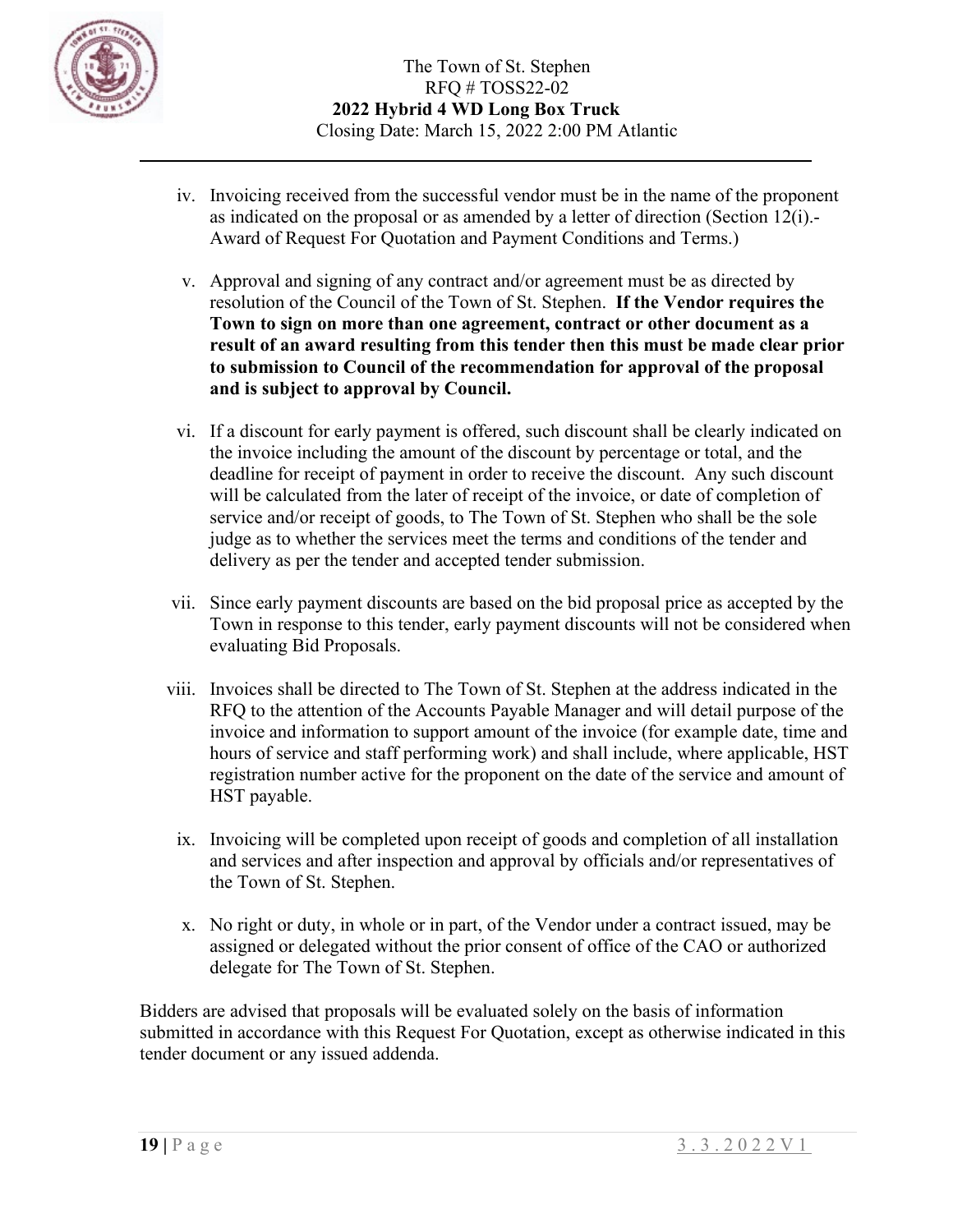

### **13) Rights of the Town**

- i. The Town of St. Stephen does not, by virtue of this invitation, commit to an award of any submission for this invitation. Proposals are evaluated according to several criteria including comparisons of tender specifications to the tender request, and to each submission and an evaluation of the bidder as per information provided as outlined in Section 7 – Bidders Qualifications/Requirements and Section 11 – RFQ Criteria and Evaluation Criteria and Appendix information. Proposals with the lowest cost, or any proposal, will not necessarily be accepted.
- ii. In the event that two or more submissions are ranked as equal the Town reserves the right to break the tie in a manner it deems appropriate.
- iii. The Town reserves the right to consult with any Proponent, prior to award, without prejudice to any award or decision to award or without requiring consultation with other Proponents.
- iv. The Town reserves the right to clarify information received in the tender that does not result in a change to the overall proposal evaluation, including the right to request documentation to support the legal and operating names of the bidder, where not otherwise provided, and to accept a change in name, by letter of direction, where the information submitted on the proposal does not agree with information registered with the appropriate authority as required by Section 12 - Award of Request For Quotation and Payment Conditions and Terms.
- v. In the event that a bid is considered for recommendation to Council for approval of the bid proposal, and recommendation to award, but the Town is unable to determine the legal name of the bidder, as required by Section 12 - Award of Request For Quotation and Payment Conditions and Terms, in sufficient time to meet service requirements as determined by the Town and taking into consideration timing of required Council notification and closed and/or public meetings, the Town reserves the right to consider alternate bids that otherwise meet the specifications as required by the tender request but may not have been selected as the primary proposal for recommendation to Council to award.
- vi. When no compliant Bids are received in response to the RFQ, the Town reserves the right to close the RFQ and enter into negotiations with one or more suppliers, at the discretion of the Town, in order to complete the procurement, without retendering or otherwise publishing or disclosing the results of the negotiations, except as required for award of contract in open Council, if otherwise required.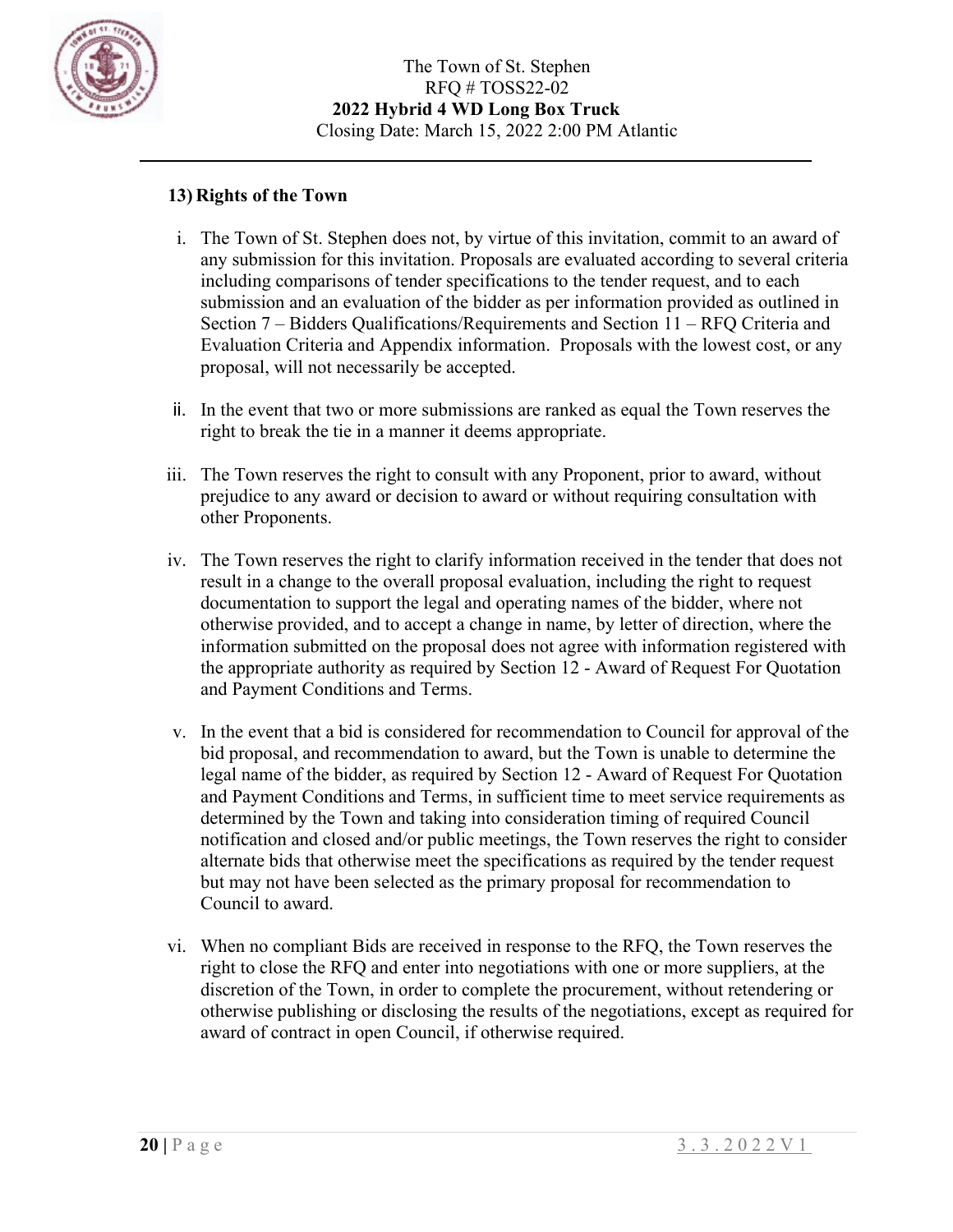

- vii. This tender is subject to an approved budget, and the Town reserves the right to cancel the tender or amend the specification or terms of the tender, including vehicle or service specifications, or negotiate with one or more suppliers to complete the purchase, when all bids received, that otherwise meet the specifications for the bid proposed, are greater than the approved budget.
- viii. Bids that do not meet the tender specification requirements, in part or in full, may not be considered or the Town may deem to price to tender specifications, for the purpose of tender evaluation, and evaluate based on the deemed pricing, at the sole discretion of the Town.
	- ix. When all Bids received in response to the RFQ are greater than the budget allocated for the purchase of the vehicle and/or services being requested in the tender, and when the vehicle and/or services are itemized such that the budget could be met without retendering by amending the number or nature of the items being tendered, the Town reserves the right to negotiate with the accepted bidder that would otherwise have been recommend for award of the tender, to attempt to meet the budget without having to retender. If the Town is unable to successfully negotiate the purchase to meet the budget with the bidder selected, then the Town reserves the right to negotiate with one or more alternate bidders, or suppliers, without re-tendering.
	- x. The Town will be the sole judge of whether there is sufficient justification to cancel any Tender.
	- xi. No action of the Town to hire or otherwise contract a service, repair or improvement on the vehicle or the purchase, repair, service, or improvement of any other vehicle from any qualified vendor, whether the successful bidder or not, relieves the bidder's obligation to perform any service, repair or improvement on the vehicle as outlined in the bidder's response to this tender.
- xii. The Town reserves the right to consult with any Proponent, prior to award, without prejudice to any award, or decision not to award, or without requiring consultation with other Proponent's.
- xiii. The Town reserves the right, without any other authorization, to take all or any portion of the award out of the bidder's hands including the right to cancel all, or a portion, of a purchase order or award with the Town, and may employ such means as the Town may see fit to acquire the service or complete any work, in any of the following cases: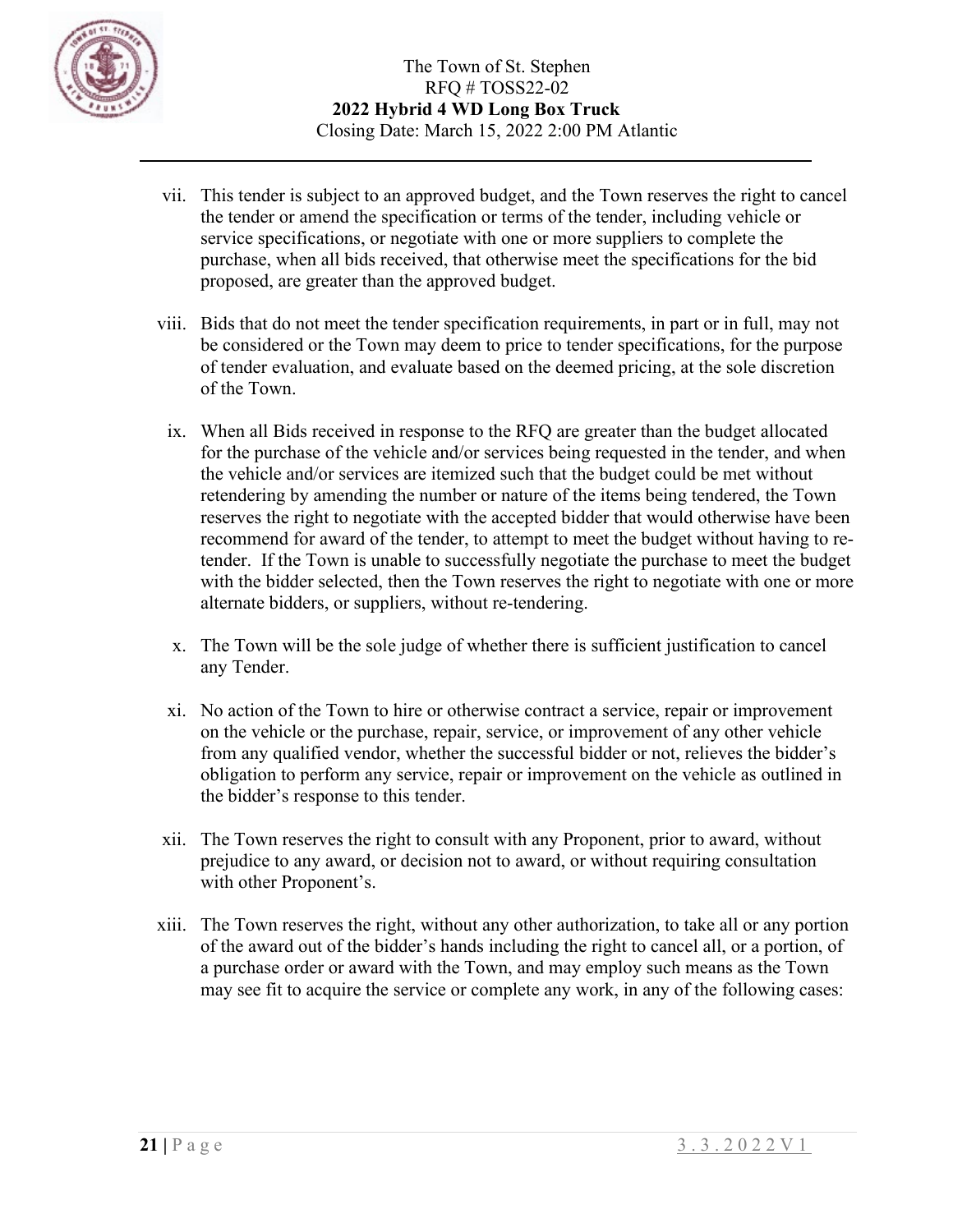

- 1. Where the Vendor has made default or delayed in commencing or in diligently executing the work or delivery or any portion thereof to the satisfaction of the Town, and the Town has given notice thereof to the Vendor and has by such notice required the Vendor to put an end to such default or delay and such default or delay continues after such notice was given.
- 2. Where the Vendor has become insolvent or committed an act of bankruptcy or been placed in the hands of a receiver.
- 3. Where the Vendor has otherwise failed to observe or perform any of the provisions of the contract or as agreed to in its proposal.
- xiv. If the work or any portion has been taken out of the Vendor's hands under this section, the Vendor shall not be entitled to any further payment in respect of the work so affected and the Town may recover any additional costs, associated with awarding of the remaining portion of the contract, including renewal periods, if any, to another supplier. If amounts are payable to the Vendor at the time of default, the Town reserves the right to withhold payment until such costs are determined and to apply the amount required to compensate the Town for the cost to find a replacement Vendor including costs associated with the submission of a Tender or Bid Proposal, if any.
- xv. Award of contracts: No contract shall be awarded, and no agreement will be signed, with a proponent unless authorized by the Council of The Town of St. Stephen, at a duly called meeting, **as evidenced by the signature of the Mayor and Town Clerk or, in their absence, duly authorized officers or officials or in the event a contract or agreement is not required, as evidenced by the appropriate resolution of Council which has been certified by the Clerk**.
	- 1. The Town may make an award conditional on the negotiation and acceptance of a detailed contract between the Town and the Bidder, or conditional on receipt of the certified resolution of the Clerk. In such cases, should the detailed contract negotiations not be completed in a reasonable period of time, as determined at the absolute discretion of the Town, the Town reserves the right to discontinue negotiations with the Bidder and subsequently enter into negotiations with another Supplier and/or re-tender or cancel the Invitation.
- xvi. The Bidder, by submitting a proposal, agrees that no action or liability will lie or reside against the Town in its exercise of its rights under this RFQ.
- xvii. The Bidder and the Town agree that this Tender document, and inclusion of any Addenda, if any, shall constitute and form part of any agreement, even if not included with any agreement that is signed by the Bidder and the Town after award of the tender to the Bidder.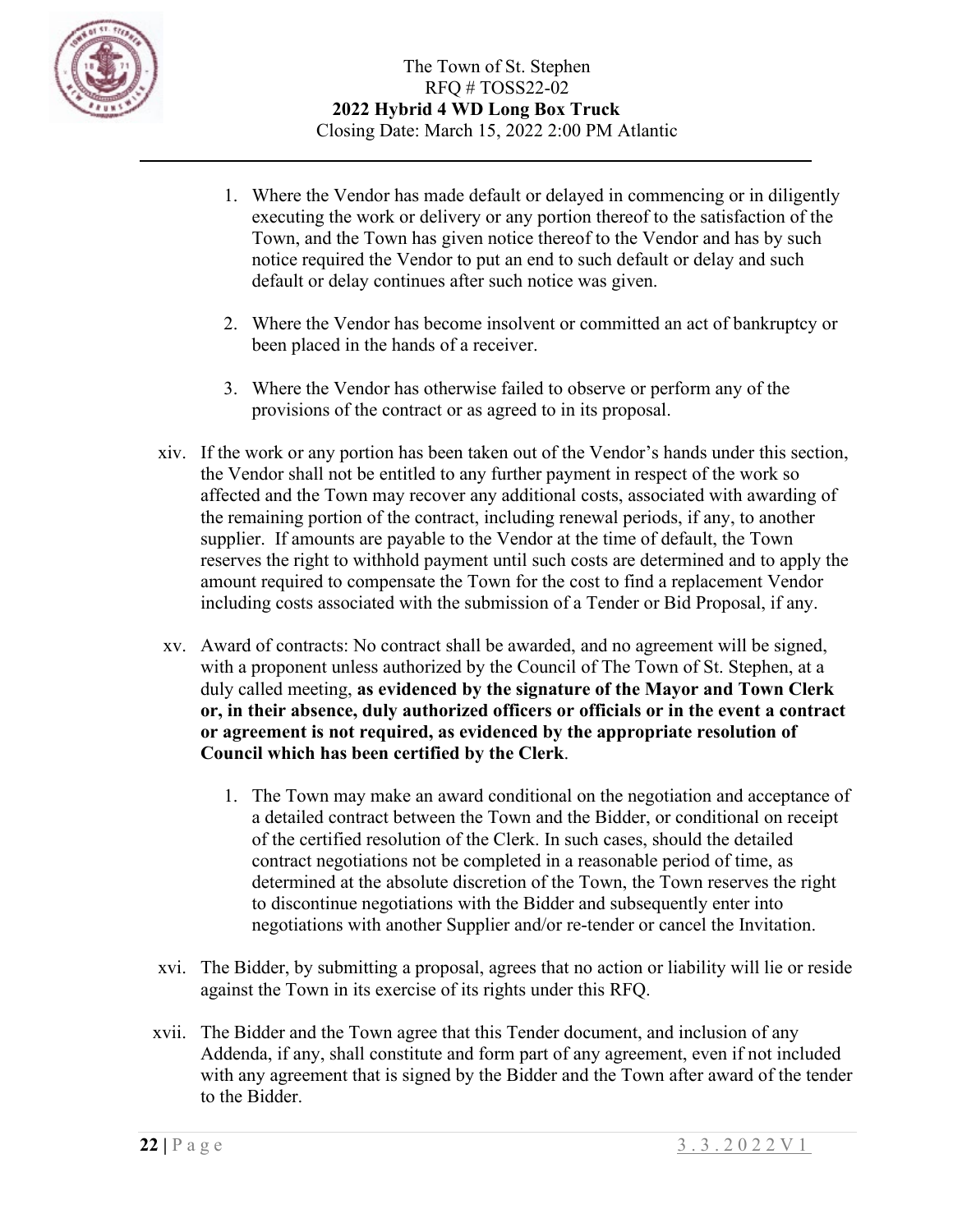

- xviii. The Town will not be responsible for failure to receive any document required for submission of a proposal, or receipt of a document required for submission of a proposal, that is date and time stamped after the date and time requirements indicated in the tender document or any issued addenda.
	- xix. Time and date stamps placed by the CAO or his delegate on a document received by the Town of St. Stephen will be accepted by both the Town of St. Stephen and any bidder as being correct.
	- xx. The Bidder, by submitting a bid, acknowledges that they have performed their due diligence, including obtaining appropriate legal advice, prior to submission of a proposal and by submitting a proposal is deemed to have provided the Town with assurance that they accept the terms of this document, unless proposed changes are agreed to in writing prior to issuance of any contract, order or purchase order, the changes of which would become part of the agreement for service.
	- xxi. Severability: If any section or part of a section contained in this tender, including Addenda, shall be judicially held invalid or unenforceable, the remainder of this tender, including Addenda, shall be interpreted as if such section or part of a section had not been included.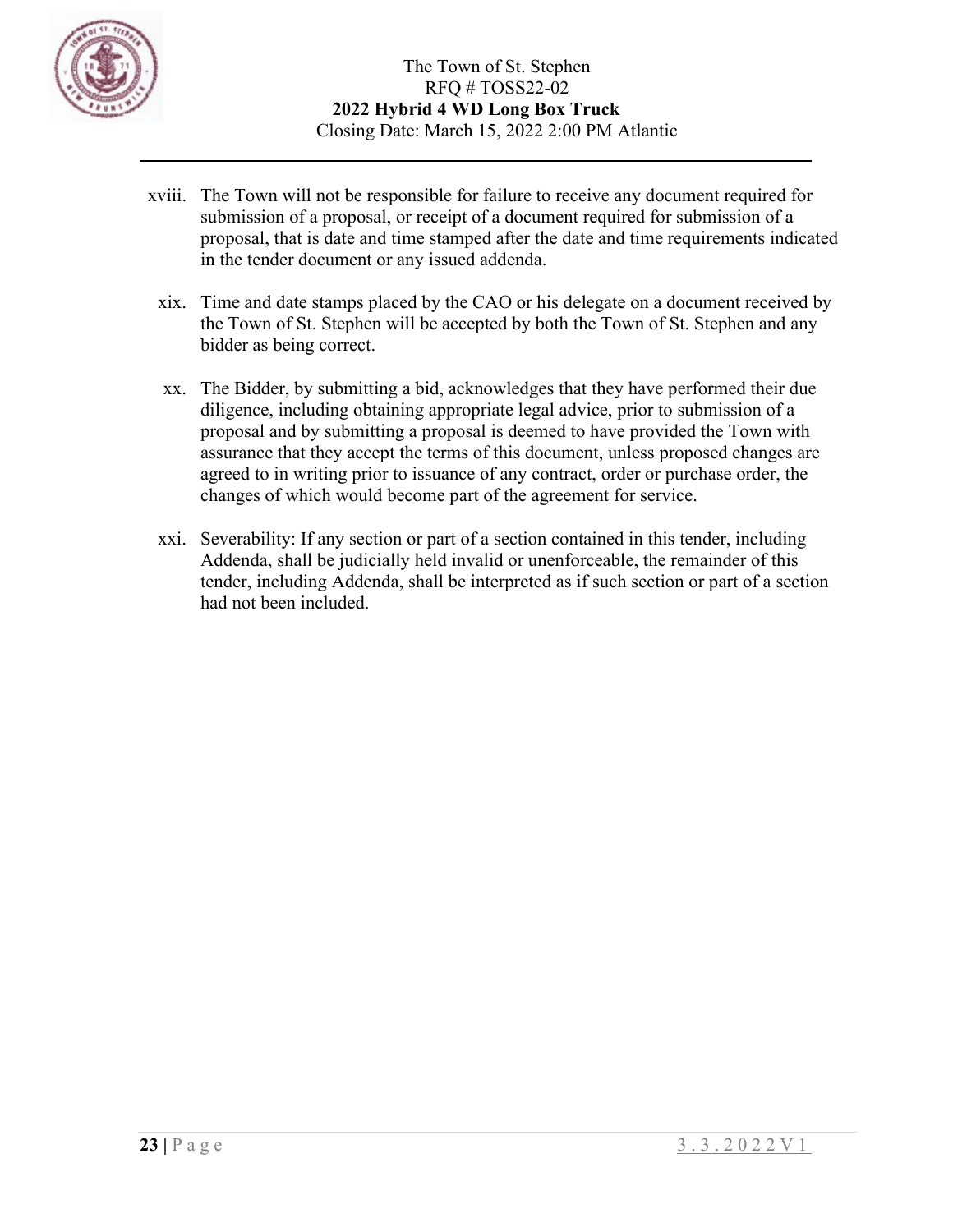

# REQUEST FOR QUOTATION FORM - CHECKLIST

## PROPOSAL OF (**Legal Name** – Section 12)

### *Enclosed (Only indicate N/A if not applicable – Failure to include required information or follow checklist may result in proposal being rejected):*

| - Proof of legal capacity to Contract with Town as per Section 12(i) Yes<br>(Required if bid under a Corporate or Operating name) |          | N/A |
|-----------------------------------------------------------------------------------------------------------------------------------|----------|-----|
| - Verified that Proposal calculation is mathematically correct                                                                    | $Yes \_$ |     |
| - Dated, signed and sealed by an authorized signing authority                                                                     | Yes      |     |
| - Bidder provides detailed information required by Tender                                                                         | Yes      |     |

- Letter of direction and proof of registered operating name (Section 12(i)) Yes  $N/A$ **(Required if proposal prepared using Operating Name which differs from registered Company name or Individuals legal name)**

| - Issued Addenda(s) included and signed                                                                      | $Yes$ <sub>____</sub> | N/A |
|--------------------------------------------------------------------------------------------------------------|-----------------------|-----|
| - Information about Proponent (as per Section 7 and Appendix)                                                | $Yes$ <sub>___</sub>  |     |
| - Proponent name on front of envelope                                                                        | Yes                   |     |
| - Proposal closing date on envelope                                                                          | $Yes$ <sub>____</sub> |     |
| - Tender Number on Front of envelope (including Courier package) Yes_<br>(See Section 10 $(f)$ – Rejections) |                       |     |
| -Two copies of proposal (original and <u>one unbound</u> copy) enclosed Yes___                               |                       |     |
| - Manufacturer's literature and copy of warranty enclosed                                                    | $Yes$ <sub>___</sub>  |     |
| - Request For Quotation – Checklist initialed by individual(s)<br>and included in envelope                   | $Yes$ <sub>___</sub>  |     |
| - Envelope is properly sealed for closure.<br>(See Section 10 $(f)$ – Rejections)                            | Yes                   |     |
| - Irrevocable Letter of Direction if payment to other than bidder Yes                                        |                       | N/A |
| <b>Authorized Bidder Initial</b>                                                                             |                       |     |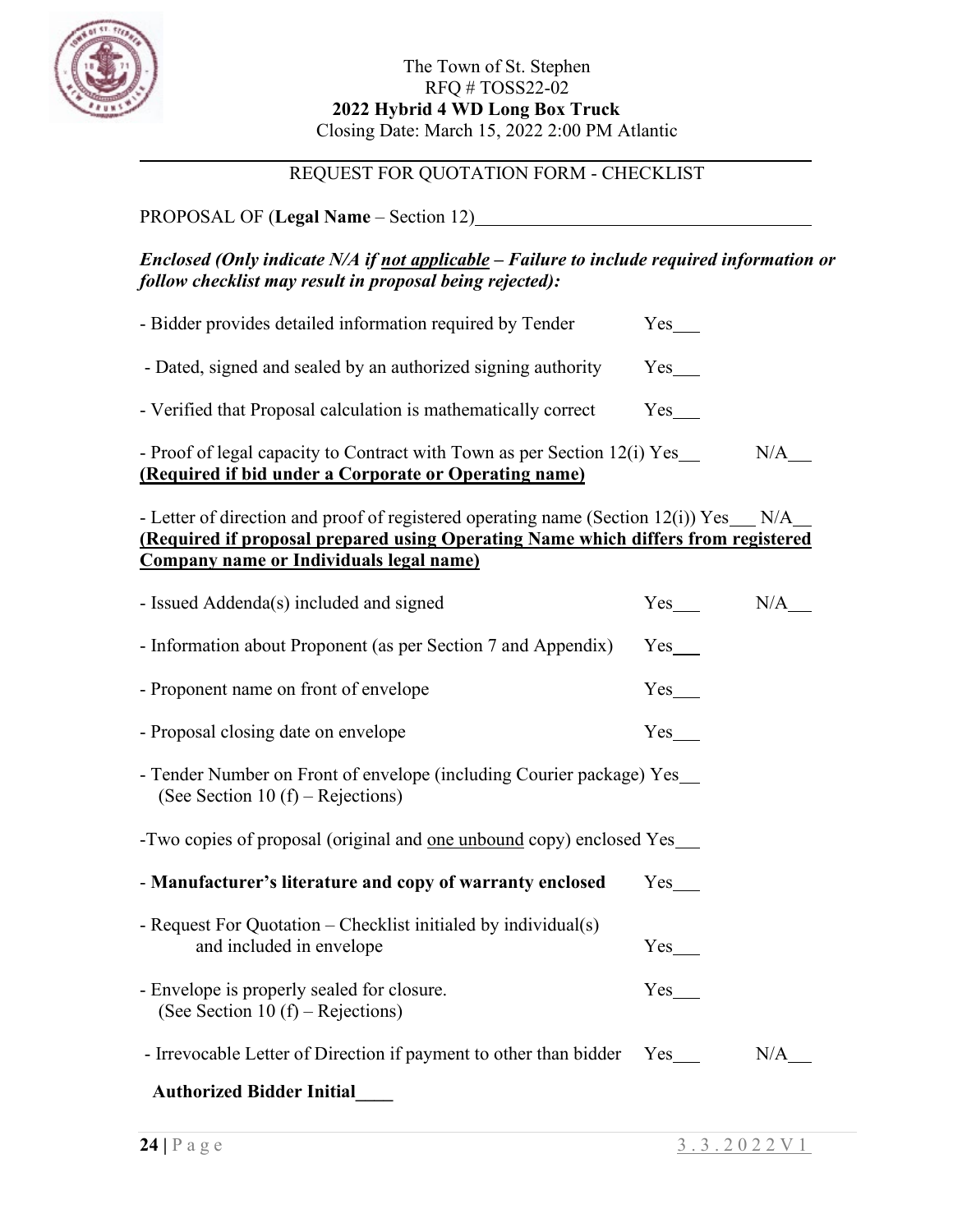

## REQUEST FOR QUOTATION FORM – PROPOSAL PRICE AND SIGNING

The undersigned bidder has carefully examined the form of the Request For Quotation and the specifications to provide the 2022 Hybrid 4 WD Long Box Truck as described in the attached specifications and will accept in full payment the following proposal bid, **in accordance with Section 3 (E) – Tender Submission Requirements – Proposal Price.**

| <b>Legal</b> Name of Bidder (Section 12):                                 |      |                                                                                                                                                                                                                                                                                             |  |
|---------------------------------------------------------------------------|------|---------------------------------------------------------------------------------------------------------------------------------------------------------------------------------------------------------------------------------------------------------------------------------------------|--|
|                                                                           |      |                                                                                                                                                                                                                                                                                             |  |
| <b>STREET</b>                                                             |      | CITY/TOWN                                                                                                                                                                                                                                                                                   |  |
|                                                                           |      | TEL NUMBER ( ) FAX ( ) EMAIL:                                                                                                                                                                                                                                                               |  |
|                                                                           |      | 2022 Hybrid 4 WD Long Box Truck as specified (Appendix B) \$                                                                                                                                                                                                                                |  |
| Net Proposal Bid, excluding HST (Figures) and subject to Section 3 E (vi) |      | $\sim$ $\sim$                                                                                                                                                                                                                                                                               |  |
|                                                                           |      | Net Proposal Bid Net Proposal Bid Net Proposal Bid Net Proposal Bid Net Proposal Bid Net Proposal Bid Net Proposal Bid Net Proposal Bid Net Proposal Bid Net Proposal Bid Net Proposal Bid Net Proposal Bid Net Proposal Bid N                                                              |  |
|                                                                           |      | And CENTS (Written) (Verify above calculation for accuracy)                                                                                                                                                                                                                                 |  |
| rejected. Bid Prices are before HST.                                      |      | Ensure that the written price and the price in numbers (figures) agree and any changes are<br>corrected by crossing out the item being changed with the changed information entered and<br>initialed by the authorized bidder. Changes not corrected in this matter may cause the bid to be |  |
| $\frac{X}{x}$<br>Sign (Bidder Official – Section 5)                       | Date | $\frac{X}{\text{Sign (Witness)}}$                                                                                                                                                                                                                                                           |  |
| <b>Print Name (Bidder Official)</b>                                       |      | <b>Print Name (Witness)</b>                                                                                                                                                                                                                                                                 |  |
| $\frac{X}{\text{Sign (Bidder Official - Section 5)}}$                     |      | $\frac{X}{\text{Sign (Witness)}}$                                                                                                                                                                                                                                                           |  |
|                                                                           | Date |                                                                                                                                                                                                                                                                                             |  |
| <b>Print Name (Bidder Official)</b>                                       |      | <b>Print Name (Witness)</b>                                                                                                                                                                                                                                                                 |  |
|                                                                           |      | <b>For Town Use Only:</b> Council Resolution #/Date                                                                                                                                                                                                                                         |  |
| Date Order Placed:                                                        |      | Order Placed By:                                                                                                                                                                                                                                                                            |  |
|                                                                           |      |                                                                                                                                                                                                                                                                                             |  |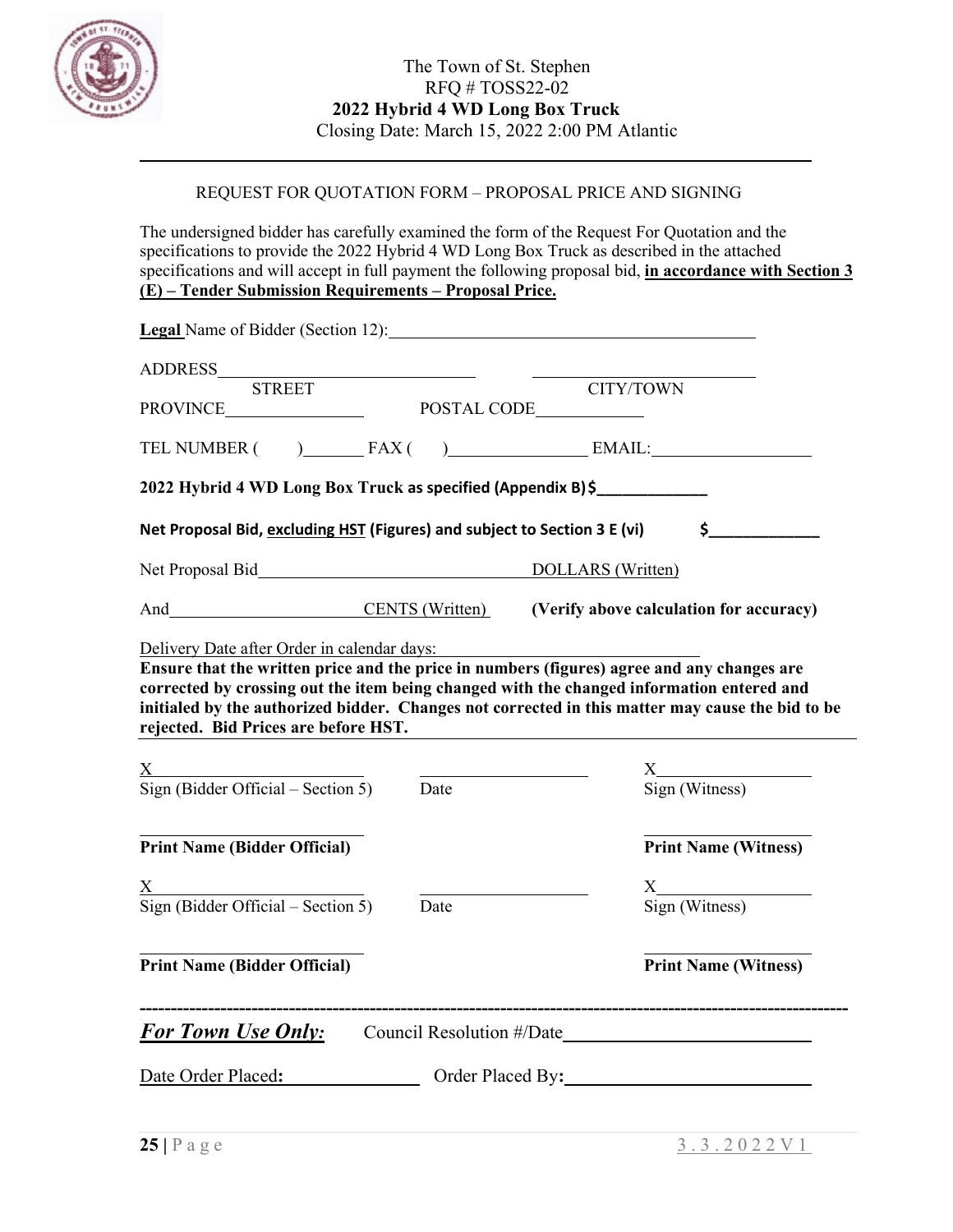

# **Appendix Index**

| Appendix $A -$ Proposal Submission Documentation | Page 27    |
|--------------------------------------------------|------------|
|                                                  |            |
| Appendix $B - Specifications$                    | Page 28-31 |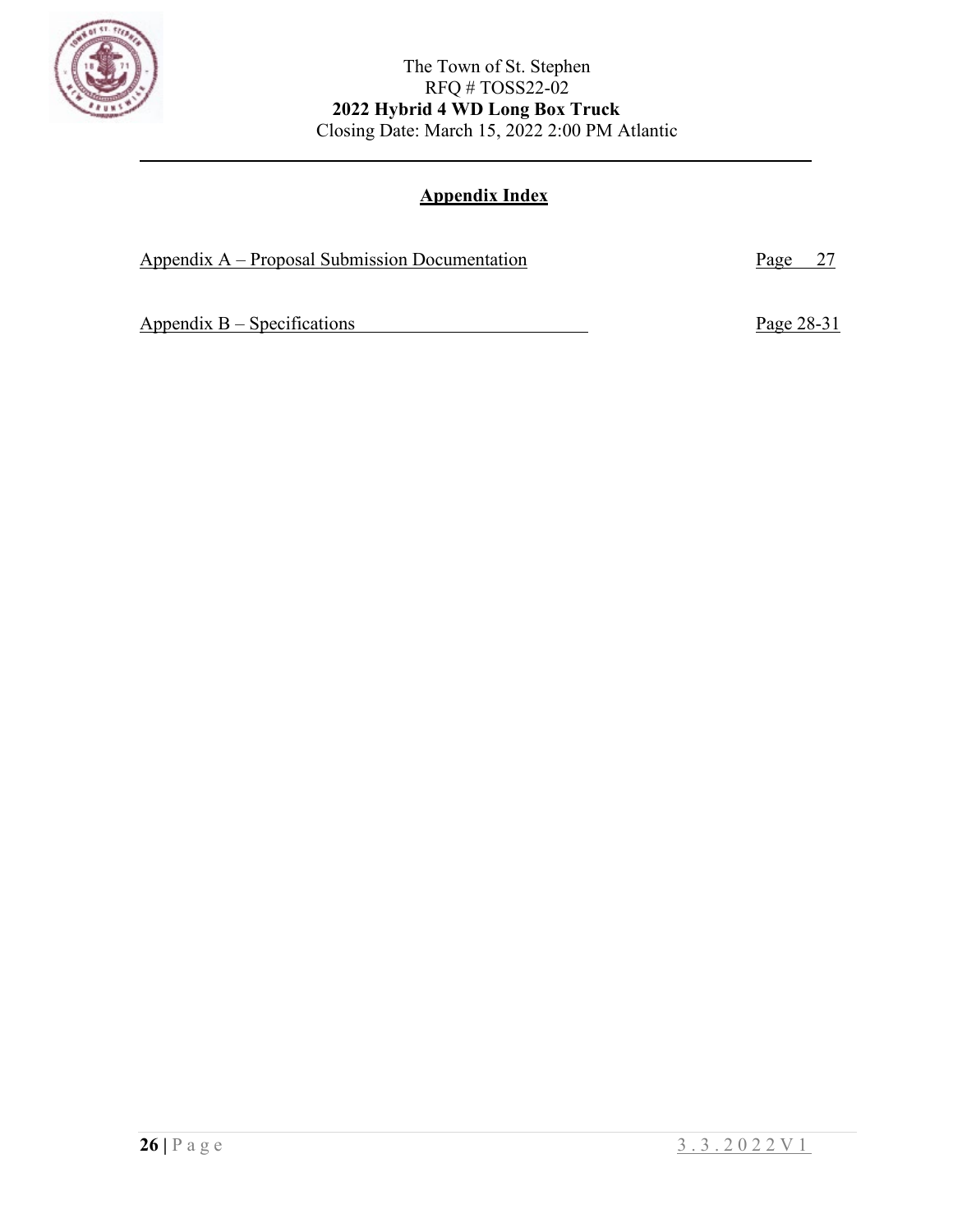

### **Appendix A -Proposal Submission Documentation**

In addition to information required by Section 7 – Bidders Qualifications/Requirements or other sections of this tender, proponent will include with their submissions the following information:

- Any previous experience providing similar services, on behalf of the Town of St. Stephen, as a contractor, employee or subcontractor. As indicated in Section 7(ii) – Bidder's Qualifications/Requirements, this information may be considered when evaluating a tender to determine the ability of the proponent to successfully provide the services on a timely basis and to be able to successfully work and interact with Town staff.
- Number of years business has been in operation.
- What jobs will be sub-contracted (if any), and who sub-contractors will be. It is a condition of this tender that all sub-contractors be approved by the Town and have, as a condition of their contract, appropriate Workers Compensation coverage, and liability insurance, with the Town as a Named Insured, as required by this Tender for the proponent.
- Any other information which the Bidder feels would assist the Town with its evaluation of the skill, expertise and ability of the Bidder to provide vehicle or services or supervise the quality of work performed by subcontractors providing vehicle or services.
- Other information as requested in Section 7 Bidders; Qualifications/Requirements or other sections of this tender.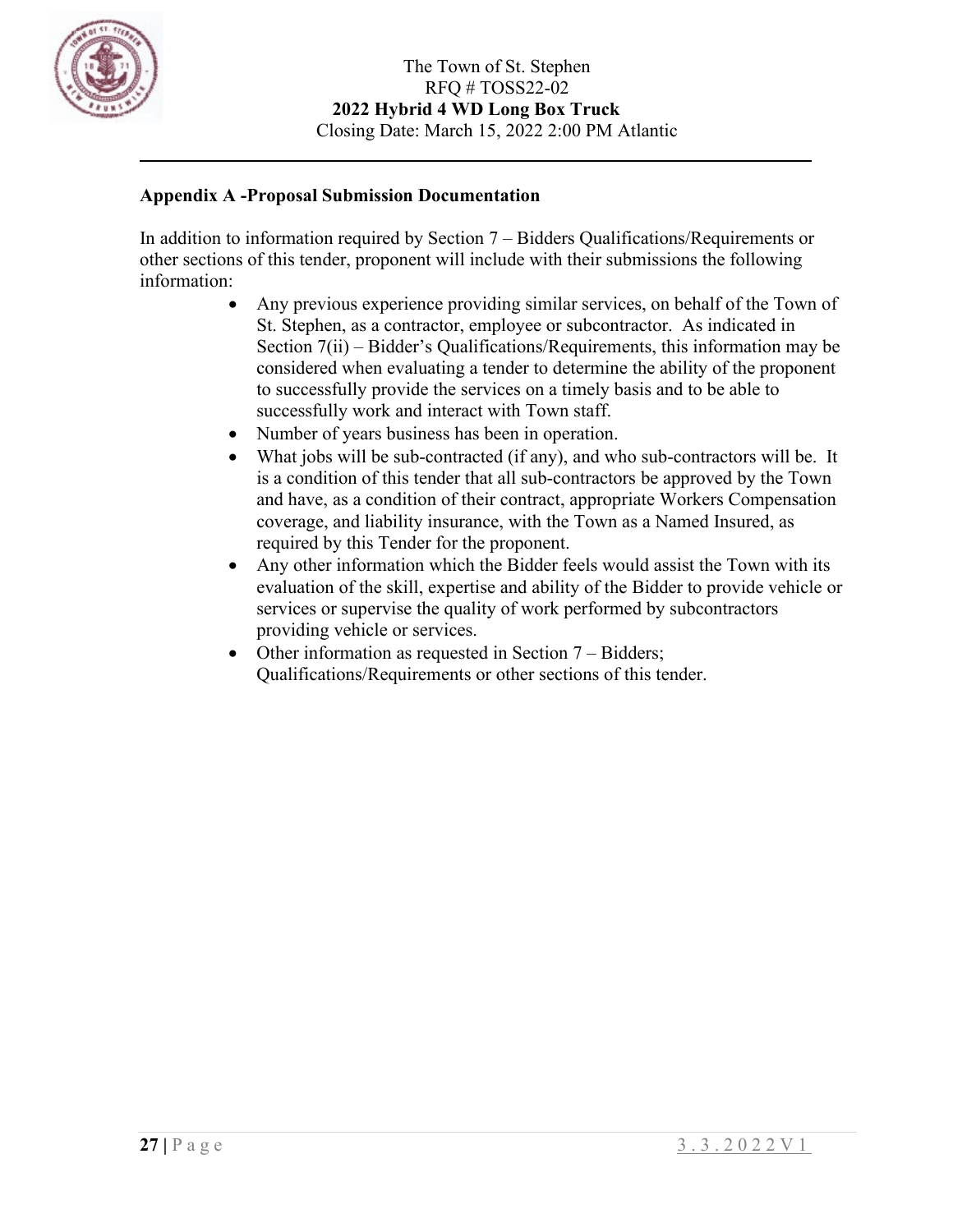

| <b>Appendix A - Specifications</b>                                        | <b>SPECIFY</b> |
|---------------------------------------------------------------------------|----------------|
| <b>MODEL</b><br>2022, new, 4wd, hybrid HD truck, long<br>box (length____) |                |
| <b>ENGINE</b>                                                             |                |
| Hybrid engine                                                             |                |
| Net H.P.<br>Torque lb.-ft                                                 |                |
| Antifreeze protection to -40                                              |                |
| F C Block heater                                                          |                |
| <b>TRANSMISSION</b>                                                       |                |
| Heavy duty automatic                                                      |                |
| <b>Heavy Duty External Cooler</b>                                         |                |
| Cruise control                                                            |                |
| <b>AXLES</b>                                                              |                |
| Front Axle capability/lb.                                                 |                |
| HD front shocks                                                           |                |
| <b>Front Coil Springs</b>                                                 |                |
| Automatic front wheel locking hubs                                        |                |
| Rear Axle capability/lb.                                                  |                |
| HD rear shocks                                                            |                |
| Rear Auxiliary coil springs                                               |                |
| <b>High Capacity Trailering package</b>                                   |                |
|                                                                           |                |
| <b>TIRES</b>                                                              |                |
| E Rated sidewall<br>All Terrain Tread                                     |                |
| Spare tire and wheel same as those mounted on truck                       |                |
|                                                                           |                |

**Bidder Initial**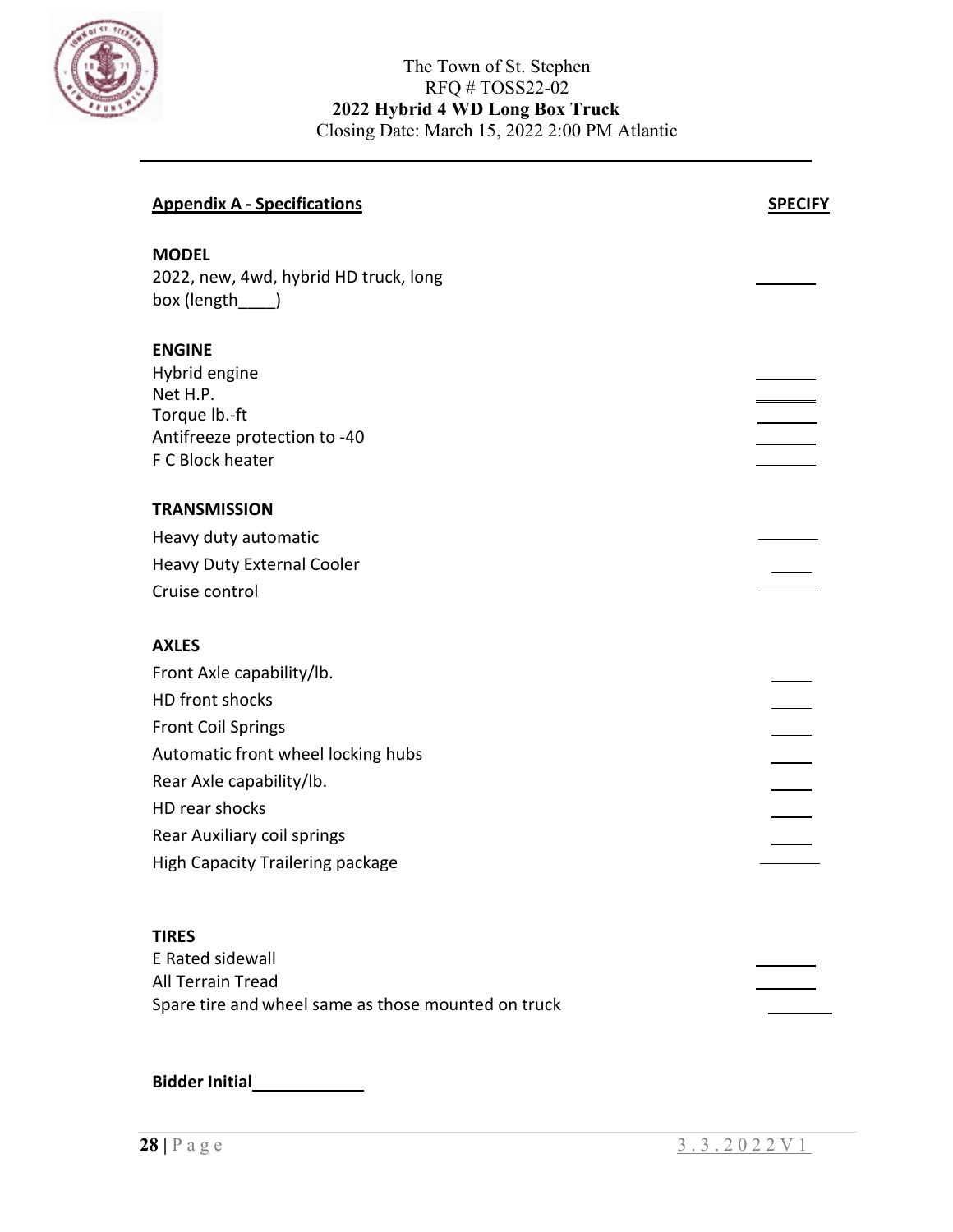

| <b>Appendix A - Specifications (Continued)</b>                                                                                     | <b>SPECIFY</b> |
|------------------------------------------------------------------------------------------------------------------------------------|----------------|
| <b>Electrical</b><br>Min 150 amp alternator                                                                                        |                |
| Cold cranking Amp<br>Battery Amp/Hr                                                                                                |                |
| Electric Backup alarm<br><b>Trailer Brake</b>                                                                                      |                |
| <b>BlueTooth compatible</b>                                                                                                        |                |
| Back-up camera<br><b>Remote Start</b>                                                                                              |                |
| <b>Brakes</b>                                                                                                                      |                |
| Power disk front and rear                                                                                                          |                |
| <b>Steering</b>                                                                                                                    |                |
| Power                                                                                                                              |                |
| <b>CAB</b>                                                                                                                         |                |
| 4 door crew cab<br>Heavy duty two speed and intermittent type windshield wipers with heavy duty arctic<br>blades and washer system |                |
| Sun visors for cab<br>AM/FM radio                                                                                                  |                |
| Auxiliary power port (12 volt)                                                                                                     |                |
| 110V AC Outlet<br>Approved type seat belts with retractors<br><b>Rear Window Defrost</b>                                           |                |
| All windows to have approved type tinted safety glass                                                                              |                |
| Instrumentation to provide audible or visual indicators for the<br>following: Engine coolant temperature<br>Transmission           |                |
| temperature Fuel                                                                                                                   |                |
| <b>Bidder Initial</b>                                                                                                              |                |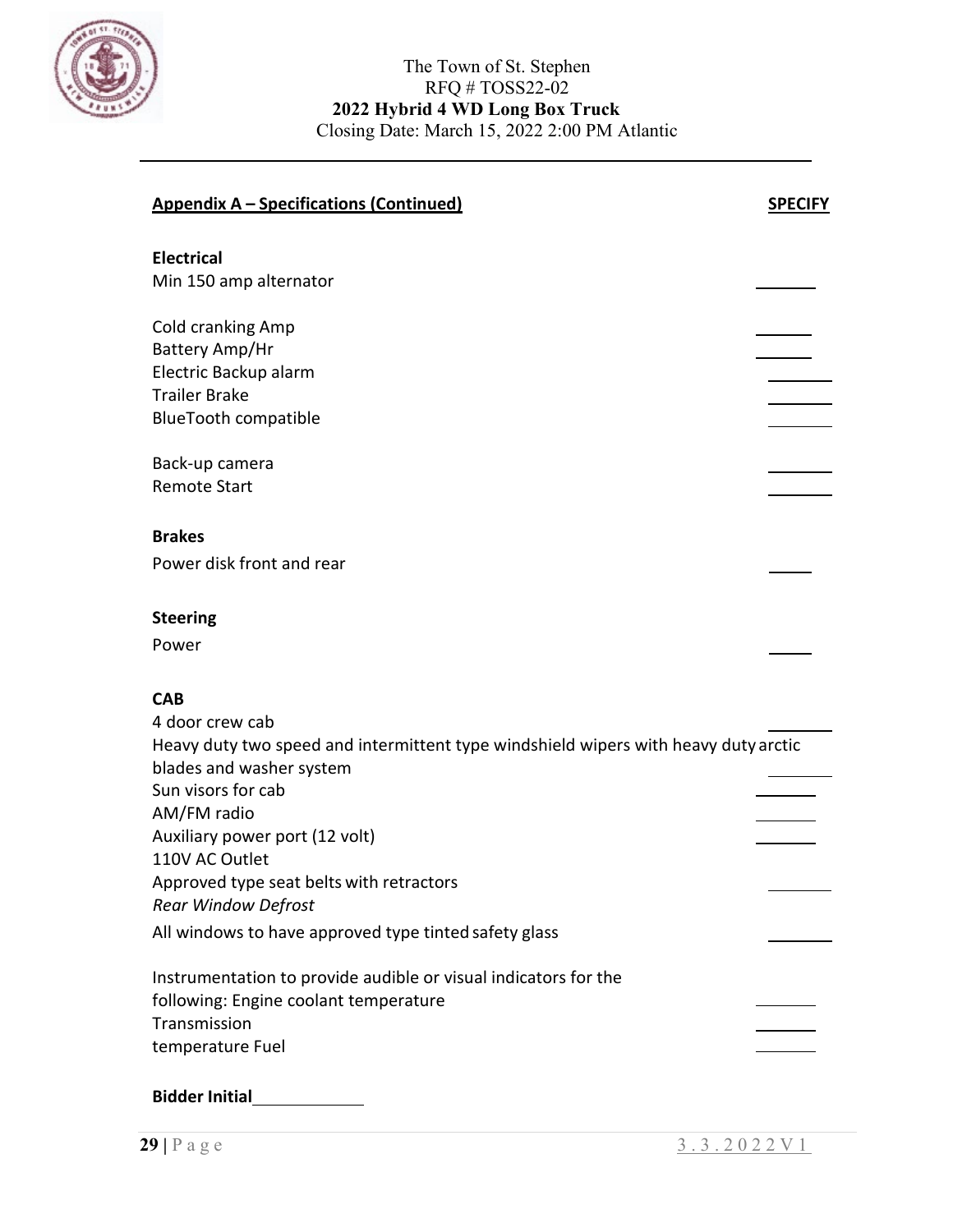

| <u><b>Appendix A – Specifications (Continued)</b></u>                                                                                                                                                                                                                               | <b>SPECIFY</b> |
|-------------------------------------------------------------------------------------------------------------------------------------------------------------------------------------------------------------------------------------------------------------------------------------|----------------|
| level<br>Voltage<br>Engine oil<br>pressure                                                                                                                                                                                                                                          |                |
| <b>Heated mirrors</b>                                                                                                                                                                                                                                                               |                |
| Driver side adjustable mirrors<br>Power windows<br>Air Conditioning<br>Vinyl or leather seats (no cloth)<br>Rubber (vinyl) all weather floors<br><b>Front Bucket Seats</b><br>Full rear seat<br>Swing back mirrors<br>Front Bumper with tow hooks<br><b>Undercoating Protection</b> |                |
| <b>Accessories</b><br>Rear back rack<br>Spray on Box Liner                                                                                                                                                                                                                          |                |
| Front Hitch 2" Class V Receiver (to attach winch)<br>Rear Hitch 2" Class V Receiver<br><b>Assist Steps Front and Rear</b>                                                                                                                                                           |                |
| <b>STANDARD VEHICLE</b>                                                                                                                                                                                                                                                             |                |
| To include all other items listed as standard or manufacturers specifications                                                                                                                                                                                                       |                |
| <b>WARRANTY</b><br>To include 12 month full warranty and additional 36 month power train warranty ______                                                                                                                                                                            |                |
| REGISTRATION/LICENSE/SAFETY INSPECTION<br>Truck is to be safety inspected prior to and dated the month of delivery, registered<br>And licensed to the Town of St. Stephen                                                                                                           |                |

**Bidder Initial**